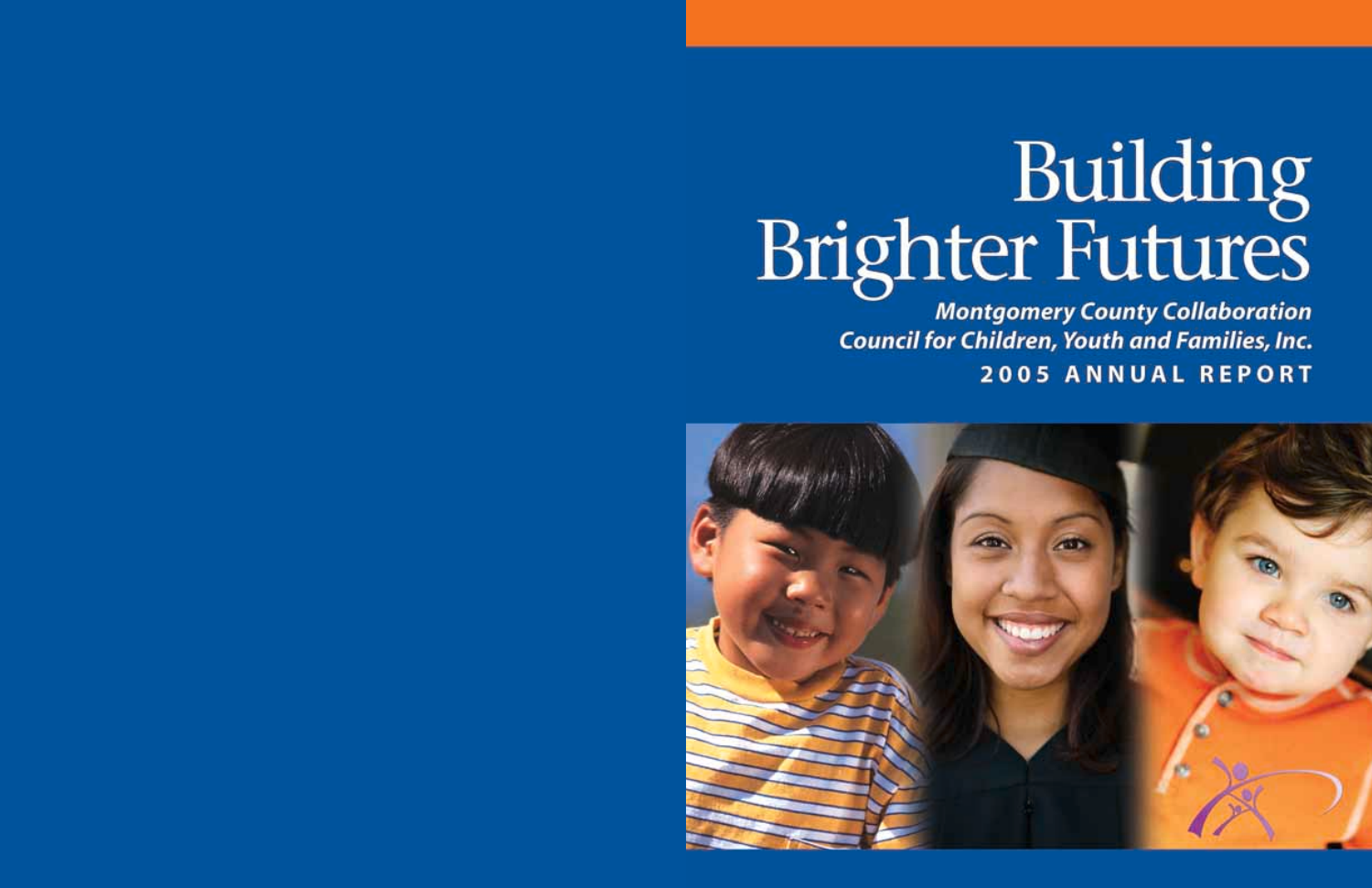Carol W. Garvey, MD, MPH, *Chair* Arva J. Jackson George Margolies Jerrilyn Matthews Kate Garvey Kathy Lally (ex officio)

### **Fiscal Committee**

Jerrilyn Matthews, *Treasurer and Chair* Deirdre Cryor Joseph J. DiPiertro, Jr., CLU

Beryl Feinberg Carol W. Garvey, MD, MPH Linda McMillan Walter Scheiber

### **Membership Committee**

Shawn Bartley, Esq., *Interim Chair* Carol W. Garvey, MD, MPH Arva J. Jackson Tom Manatos Yvette Edghill-Smith, PhD Ulder J. Tillman, MD, MPH Delmas Wood

# **Child Well-being Committee**

Kate Garvey, *Chair* Carol W. Garvey, MD, MPH Gladys R. Gutierrez David T. Jones Joan P. Karasik Jerrilyn Matthews Emily McDonell Debbie Riley Pam Saunders Ellie Salour Yvette Edghill-Smith, PhD Carey M. Wright, EdD Debbie Van Brunt

# **Legislative Committee**

Arva J. Jackson, *Chair* Shawn Bartley, Esq. Carol W. Garvey, MD, MPH Joan P. Karasik Tom Manatos George Margolies Yvette Edghill-Smith, PhD

# Executive Committee **MONTGOMERY COUNTY COLLABORATION COUNCIL**

# **Board of Directors for Fiscal Year 2005**

| Chair | Carol W. Garvey, MD, MPH  |
|-------|---------------------------|
|       | <b>Community Advocate</b> |

**Vice Chair** Arva J. Jackson *Community Advocate*

**Secretary** George Margolies *Staff Director, Montgomery County Board of Education*

**Treasurer** Jerrilyn Matthews *Senior Administrator, Resident Services Division Housing Opportunities Commission*

**Members** Shawn Bartley, Esq. *Attorney at Law*

Evelyn Cahalen *Captain, Montgomery County Police Department*

Deirdre Cryor *Head of the Upper School Stone Ridge School of the Sacred Heart*

Valerie Ervin *Chief of Staff Councilmember George Leventhal*

Beryl Feinberg *Budget Manager, Montgomery County Office of Management and Budget*

Kate Garvey *Chief, Montgomery County DHHS Children, Youth and Family Services*

Gladys R. Gutierrez *Community Advocate*

### **Staff**

Kathy Lally, *Executive Director* kathy.lally@collaborationcouncil.org

Charlotte Gironda, *Executive Assistant* charlotte.gironda@collaborationcouncil.org

Patricia Arriaza, *Program/Contract Monitor for Children with Intensive Needs* patricia.arriaza@collaborationcouncil.org

Kathy Boland, *LCC Coordinator* kathy.boland@collaborationcouncil.org

John Dabrowski, *Director of Finance* john.dabrowski@collaborationcouncil.org

Kiran Dixit, MA, LCPC, *Senior Associate Children with Intensive Needs* kiran.dixit@collaborationcouncil.org

David T. Jones *Children's Mental Health Manager Montgomery County DHHS, Behavioral Health and Crisis Services/Core Service Agency*

Tom Manatos *Outreach Advisor to House Democratic Leader Nancy Pelosi*

Emily McDonell *Recreation Specialist Montgomery County Recreation Department*

Ellie Salour *Community Advocate*

Pam Saunders *Social Worker Montgomery County DHHS/Child Welfare Services*

Yvette Edghill-Smith, PhD *Project Leader, Southern Research Institute*

Ulder J. Tillman, MD, MPH *County Health Officer Montgomery County DHHS*

Debbie Van Brunt *Parent Advocate*

Delmas Wood *Area Director Maryland Department of Juvenile Services*

Carey M. Wright, EdD *Associate Superintendent, Office of Special Education and Student Services Montgomery County Public Schools*

Cheryl Lynn Jenkins, *Data Collaborative Project Coordinator* cheryl.jenkins@collaborationcouncil.org

Denise Ridgely, *Communications Director* denise.ridgely@collaborationcouncil.org

Carol Walsh, *Senior Associate for Community Initiatives* carol.walsh@collaborationcouncil.org

Tracey Webb, *Program Monitor* tracey.webb@collaborationcouncil.org

Receptionist/Administrative Assistant Email: info@collaborationcouncil.org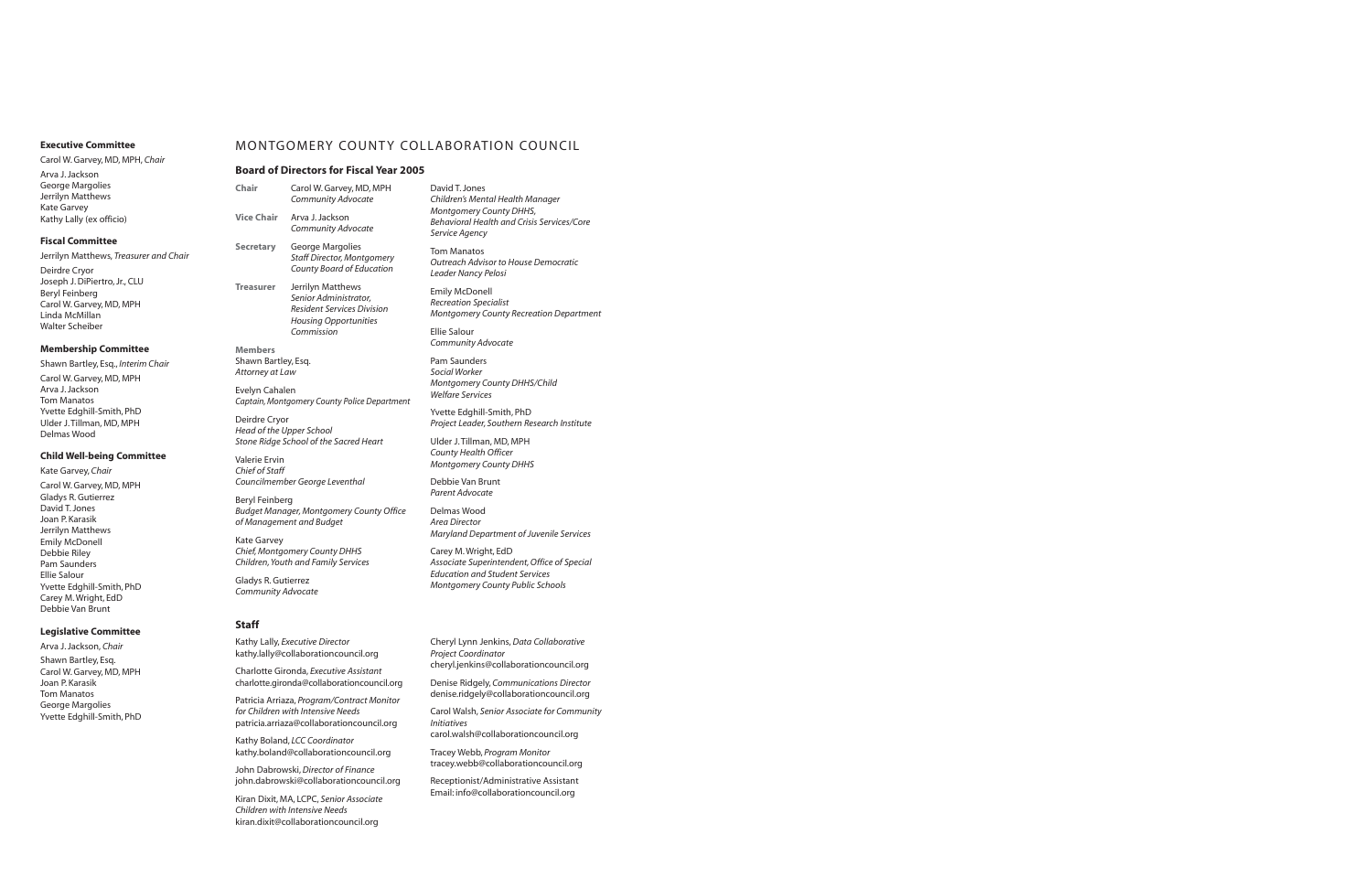# <span id="page-2-0"></span>**BUILDING BRIGHTER FUTURES**



The mission of the Montgomery County Collaboration Council is to improve the well-being of children, youth and families in Montgomery County, Maryland through collaborative partnerships.

# **Dear Friends, Neighbors and Colleagues:**

The Montgomery County Collaboration Council and its partners have been building brighter futures for our children and youth since 1992. Our mission, then and now, is to improve the well-being of children, youth and families in Montgomery County through collaborative partnerships. We seek to accomplish this by identifying and remediating gaps in services and funding.

In fiscal year 2005, with the key support of Montgomery County Executive Doug Duncan and the Montgomery County Council, and with the special leadership of Councilmember George Leventhal and Carolyn Colvin, Director of the Montgomery County Department of Health and Human Services, the Collaboration Council for Children, Youth and Families, Inc. is celebrating its first year as a quasi-public non-profit entity. We are pleased to provide this annual report of our accomplishments, activities and initiatives to support child well-being during our inaugural year.

One of our major accomplishments during this year was the establishment of our Data Collaborative and the publication of *The Children's Agenda 2004 Data Book*. The data show that Montgomery County is doing well in many areas for its children, youth and families and much better than other parts of the State. However, not all of our children and families have the same opportunities to maximize their potential.

Our 2004 data book reports ethnic and racial disparities in education, healthcare and in the juvenile justice system. Forty percent of our children do not enter kindergarten ready to learn. Alcohol is still widely used by our teenagers. Hispanic women between 15 and 19 years old still have a dramatically higher birth rate than any other group. As a Local Management Board, the Collaboration Council has a responsibility to create public awareness about these indicators of child well-being and focus our efforts at the programmatic and systems levels to make every effort to move these indicators in the right direction.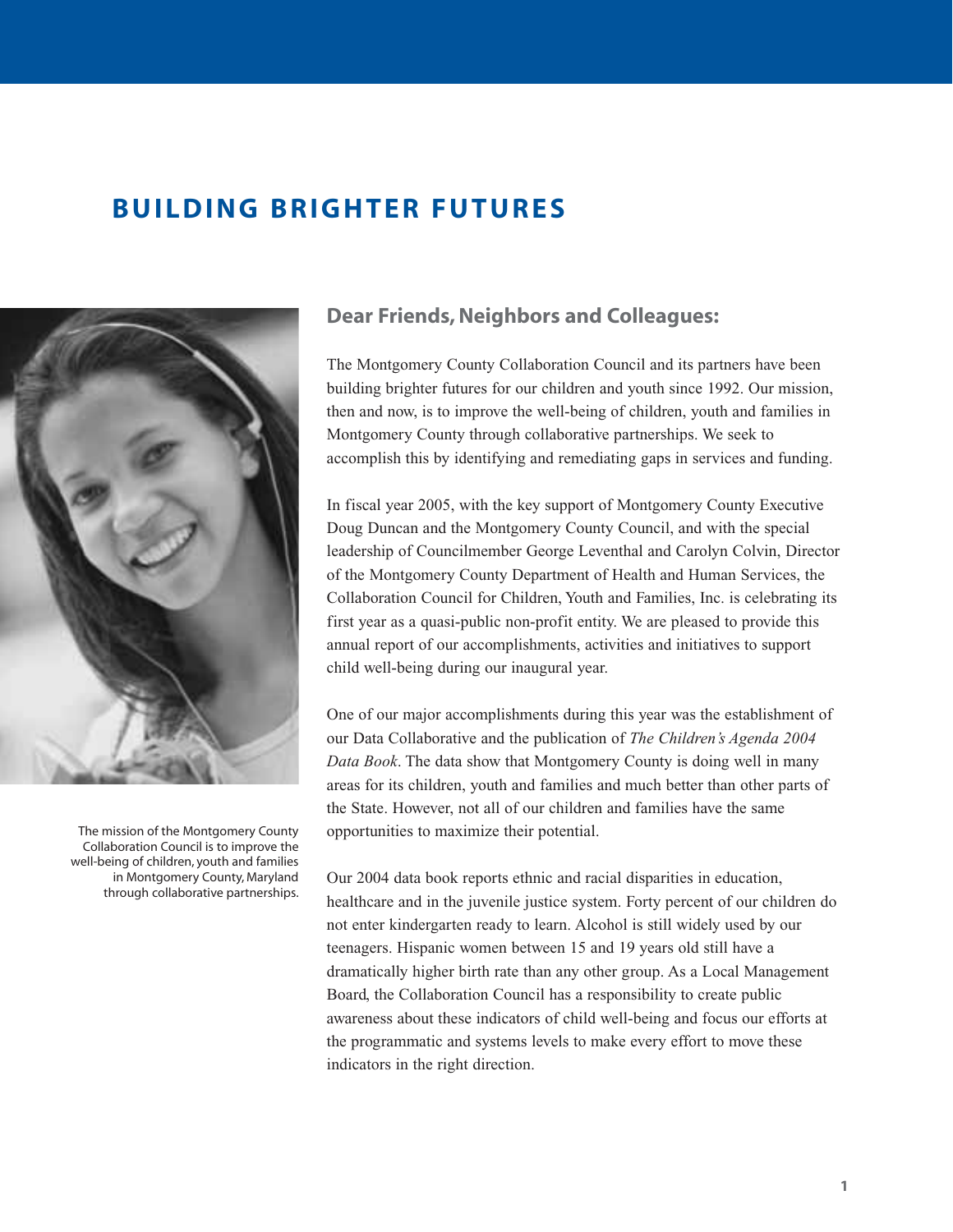

During this year, we have established a new governance structure including a standing committee of the Board focused on child well-being to ensure that we have a way for providers, parents, community members and others to get involved in improving child well-being in Montgomery County, Maryland. This is the heart of our work. Chaired by Kate Garvey, Chief of Children, Youth and Families for the Montgomery County Department of Health and Human Services, the Child Well-being Committee has three workgroups:

- Early Childhood
- Youth Development
- Children With Intensive Needs

Each workgroup has a diverse membership of public and private providers, parents, advocates, and others. Each group is charged with providing oversight of our funded programs that are highlighted in this report, monitoring the associated key indicators of child well-being in their area and developing elements of our strategic plan to move the indicators of child well-being. In years to come these workgroups will be the engines that drive our fund development efforts.

By targeting our funding in areas of need, forging collaborative partnerships and supporting community involvement, the Collaboration Council hopes to continue to nurture communities where children are safe, healthy, successful in school, prepared for life, and supported by a caring family and neighborhood. As we continue to grow and develop in our new status, we stand ready to work with you to leverage resources and advocate for effective strategies to maximize our youth's unlimited potential.

Sincerely yours,

Carol W. Garvey, MD Kathy<br>Carol W. Garvey, MD, MPH Kathy Lally

*Chair Executive Director*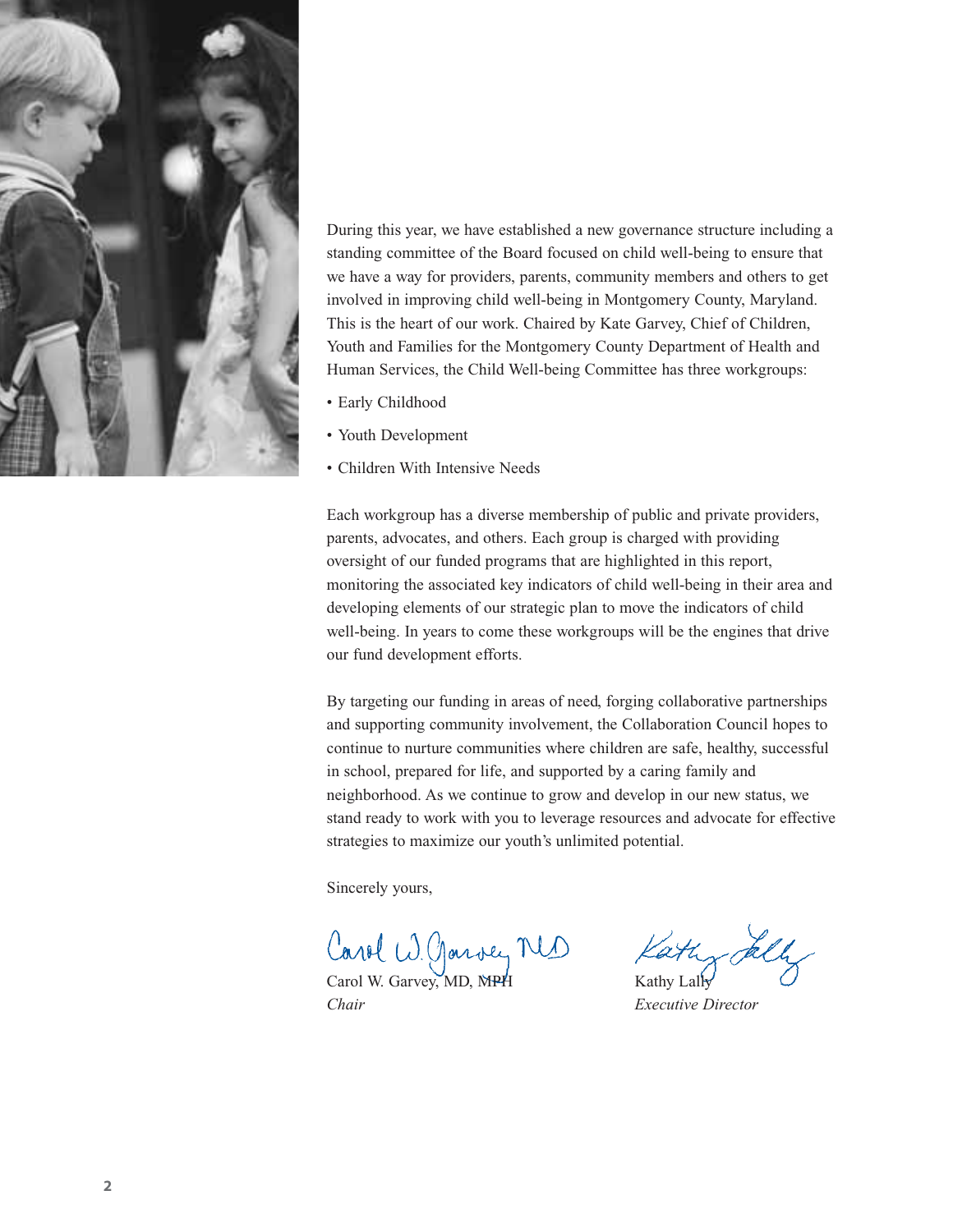# **TABLE OF CONTENTS**



| <b>About the Collaboration Council 4</b> |
|------------------------------------------|
|                                          |
|                                          |
|                                          |
|                                          |
|                                          |
|                                          |
|                                          |
|                                          |
|                                          |
|                                          |
|                                          |
| Healthy Families Montgomery 10           |
|                                          |

*[Message from the Board Chair and](#page-2-0)*

| Youth Development Workgroup 12     |  |
|------------------------------------|--|
| Youth Strategies Consolidated      |  |
|                                    |  |
|                                    |  |
| Community Development              |  |
|                                    |  |
| After School Activities Program 15 |  |
| Interagency Support to             |  |
|                                    |  |
| Gang Prevention and Intervention16 |  |
| Youth Career and                   |  |
| Workforce Development18            |  |
| Youth Service Bureaus 19           |  |
| <b>Interagency Coalition</b>       |  |
| on Adolescent Pregnancy 19         |  |
| School Based Health Centers 19     |  |
|                                    |  |

| <b>Children With Intensive Needs 20</b> |  |
|-----------------------------------------|--|
|                                         |  |
| Children With Intensive                 |  |
|                                         |  |
| Local Coordinating Council21            |  |
|                                         |  |
| Overview: Local Access                  |  |
| Mechanism Plan for Services for         |  |
| Children with Intensive Needs 22        |  |
|                                         |  |
| Community Services Initiative 22        |  |
|                                         |  |
| In-home Intensive Supervision 24        |  |
| Adolescent Substance Abuse              |  |
|                                         |  |
|                                         |  |
|                                         |  |
|                                         |  |

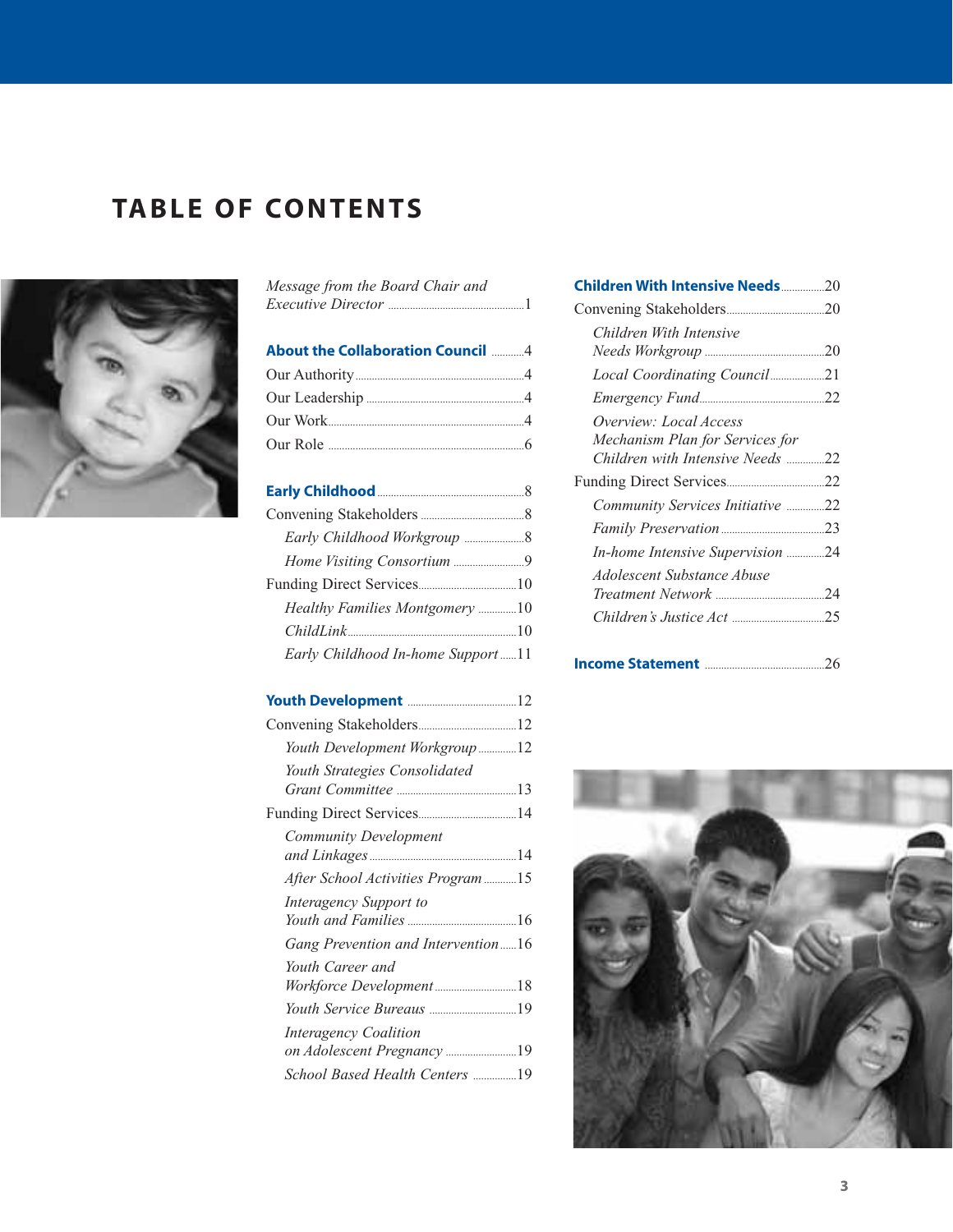# **ABOUT THE COLLABORATION COUNCIL**

<span id="page-5-0"></span>

# **The Governor's Children's Cabinet for Fiscal Year 2006**

Christopher McCabe, *Secretary* Department of Human Resources

Nancy Grasmick, Ph.D., *State Superintendent of Schools* Maryland State Department of Education

> Kenneth C. Montague, Jr., *Secretary* Department of Juvenile Services

Cecilia Januszkiewicz, *Secretary* Department of Budget & Management

> Kristen Cox, *Director* Governor's Office for Individuals with Disabilities

S. Anthony McCann, *Secretary* Department of Health and Mental Hygiene

> Arlene Lee, Executive *Director* Governor's Office for Children

# **Our Authority**

Local Management Boards (LMBs) were established in each jurisdiction in 1992 under State law, Article 49D of the Annotated Code of Maryland, to bring public and private agencies, community members and families together to meet shared goals that would assure a stronger future for our children and families and for our community. With the sunset of Article 49D on June 30, 2005, Governor Ehrlich signed an Executive Order establishing the new Governor's Office for Children to continue supporting LMBs with funding from the Governor's Children's Cabinet, which includes the heads of six state departments.

The Montgomery County Collaboration Council, designated by local Resolution 15-599, is the LMB for Montgomery County, Maryland. On July 1, 2004, the Collaboration Council officially changed its organizational structure from an arm of government to a quasi-public non-profit entity in order to better serve the community as a neutral convener, to create efficiencies in procurement and contracting, and to have the flexibility to raise funds from a broad range of sources.

# **Our Leadership**

The Collaboration Council is governed by a board of directors that is appointed by the County Executive and confirmed by the County Council. The 21 board members represent public agencies, families, elected officials, businesses and community advocates.

This governance and policy-making body is supported by five committees: Executive, Child Wellbeing, Legislative, Fiscal and Membership. Both board members and service providers serve on these standing committees. Together they oversee and implement a shared vision of nurturing a community where children are safe, healthy, successful in school, prepared for life, and supported by a caring family and community, as outlined in *The Children's Agenda*.

# **Our Work**

Using *The Children's Agenda* as its blueprint, the Collaboration Council plans, coordinates, funds and monitors specific interagency services to improve child well-being in Montgomery County. As a LMB, the Collaboration Council has a role at the systems and program levels to engage its public and private partners, parents and others to identify needs and gaps in services and to facilitate problem-solving with all its partners to respond to these needs and gaps.

A strategic plan must focus the collective will and resources into policies and programs to ensure that, as a community, Montgomery County fulfills the vision found in *The Children's Agenda*. The Child Well-being Committee and its workgroups focus on three priority areas—Early Childhood, Youth Development and Children With Intensive Needs. They are in the process of developing a community strategic plan to include action plans which implement strategies to achieve goals associated with each priority area.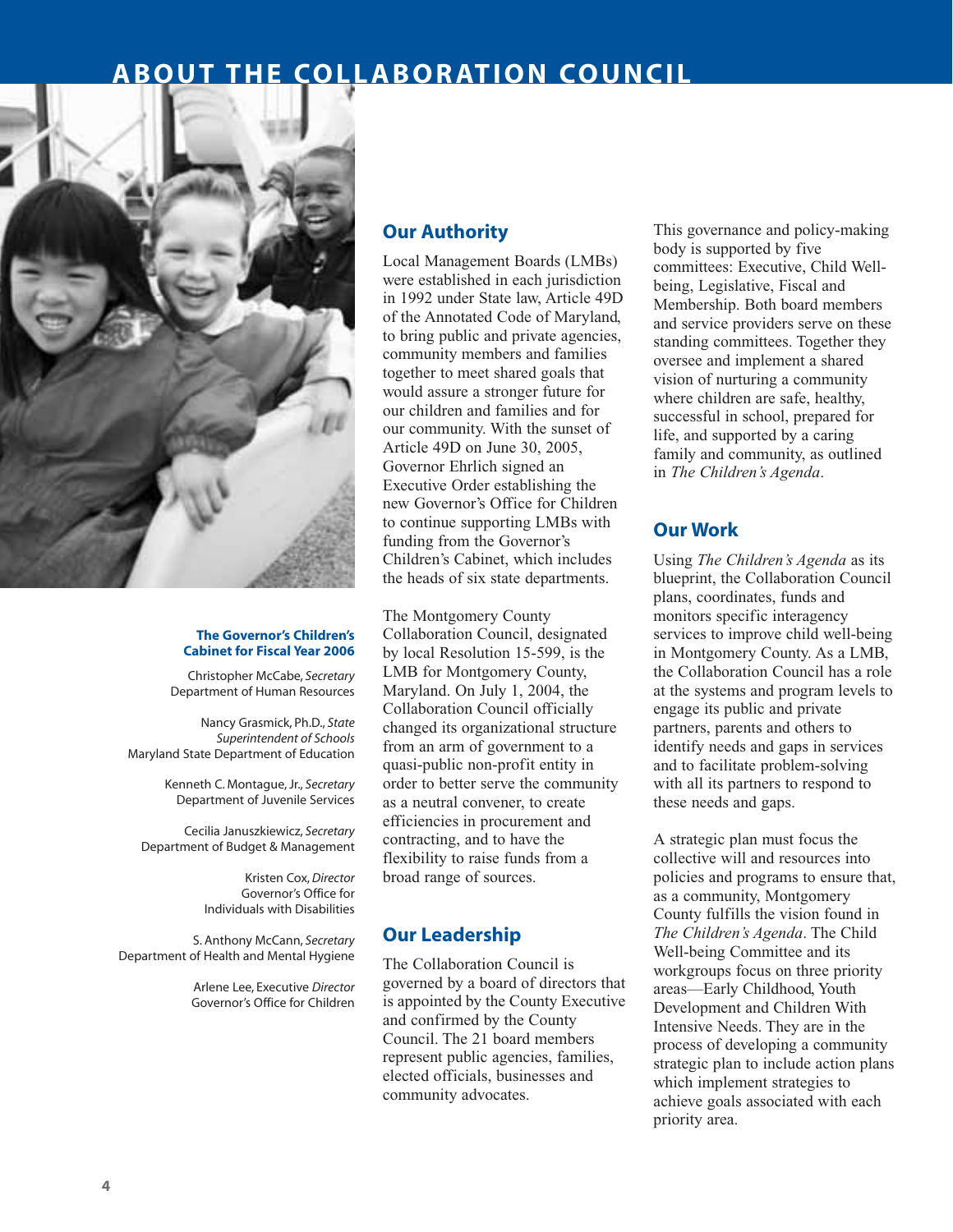# THE CHILDREN'S AGENDA

In 1998, with tremendous community support and political will, the Collaboration Council developed *The Children's Agenda* to help its partners and the community to effectively and efficiently work together on a common mission with shared goals for children. Serving as a blueprint of what Montgomery County wants for all of its children and families, this agenda assists its partners in nurturing a community where children are safe, healthy, successful in school, prepared for life, and supported by a caring family and community. *The Children's Agenda* identified the following agreed-upon community outcomes to be achieved through collaborative partnerships:



# **Healthy Children**

Adults and children who feel well, physically and mentally, are more able to work, play and learn. With sufficient health care resources that are accessible and affordable, children and families can be healthier.



# **Young Children Ready for School**

The experiences and relationships that occur in the first years of children's lives have a lasting impact on their present and future development, as well as on their readiness to learn.



# **Success for Every Student**

High expectations for academic achievement for all students, combined with skilled teachers, sound curriculum, adequate instructional materials, and family involvement, are essential for student learning.



# **Young People Prepared for the Workplace**

School success includes preparation for life after high school. Partnerships between schools, businesses, higher education institutions, social services agencies and after school programs can ensure that teens transition to young adulthood successfully.



# **Young People Making Smart Choices** Adolescence is a time of experimentation

and testing of limits to prepare for mature decision making as adults. It is critical that we listen to our youth, hear their fears and concerns, and provide the support and skills they need to make smart choices.



# **Stable and Economically Secure Families**

A home environment with nurturing adults who love, care for and protect their children is a cornerstone of healthy child development. Children with special challenges—physical, emotional or developmental—have a substantially better likelihood of achieving their potential if raised in their family homes, or in their home communities, rather than in distant residential facilities.



# **Children Safe in Their Home, School and Community**

In safe environments children thrive, learn, dream and explore. However, if children live in unsafe environments and it is left unaddressed, it will create community issues that will only serve to undermine the system's ability to offer its children every opportunity for success.



# **Communities That Support Family Life**

Resources and services create a community of people committed to the well-being of its children and families. An array of services should offer prevention for all, early intervention at the first sign of problems and intensive intervention for those children for whom prior efforts have not been enough.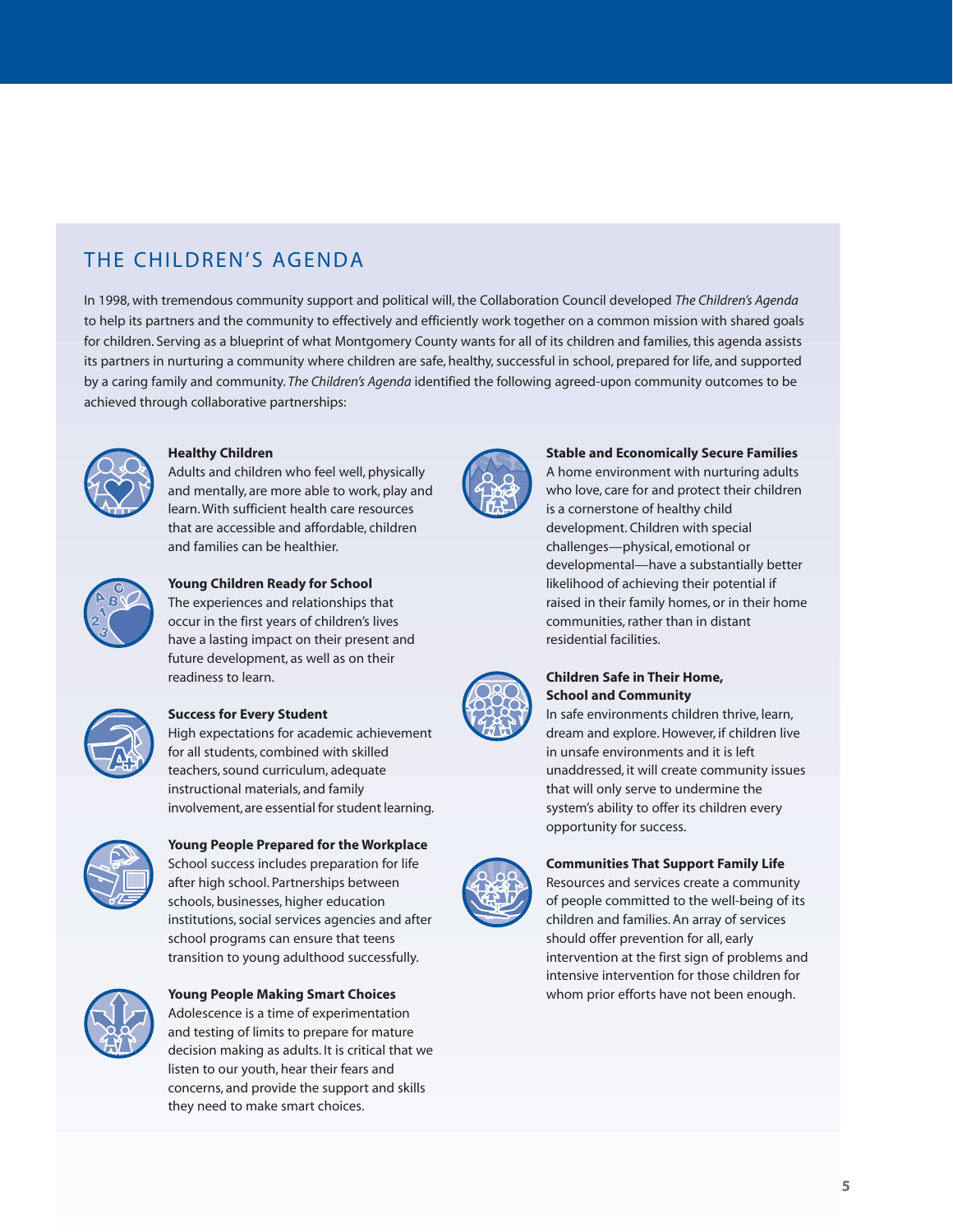# <span id="page-7-0"></span>**Montgomery County Data Collaborative Partner Organizations**

Family Crimes Division, Montgomery County Police Department

Geographic Information Systems Services, Montgomery County Department of Technology Services

> Governor's Office for Children, Youth and Families

Housing Opportunities Commission Maryland Department of Health and Mental Hygiene

Maryland Department of Human Resources

Maryland Department of Juvenile Services

Maryland National Capital Park and Planning Commission

Montgomery County Child Care Resource and Referral Center Services

**Montgomery County Department of Health and Human Services** Accountability and Customer Services Children, Youth and Family Services Crisis, Income and Victim Services Public Health Services

**Montgomery County Public Schools** Department of Shared Accountability Department of Planning and Capital Programming Safe and Drug Free Schools



# **Our Role**

As a quasi-public non-profit entity that manages State resources, the Collaboration Council is committed to making objective decisions regarding the development of an interagency service delivery system by supporting data-driven decisionmaking, ensuring efficiencies in procurement and accountability, and communicating with its stakeholders.

# **Supporting Data Driven Decision-Making**

The Collaboration Council has launched the Montgomery County Data Collaborative—a multi-agency collaboration among a team of data providers from public and private child-serving agencies whose mission is to empower the community by providing information needed to improve the lives of children, youth and families in Montgomery County.

In *The Children's Agenda 2004 Data Book*, the Collaboration Council has provided the community with a comprehensive document of key indicators of child well-being in Montgomery County. The goal for this document was to raise awareness of the issues confronting Montgomery County's children, youth and families and to compel action by our decision-makers.

The Collaboration Council is also convening stakeholders to create a web-based interagency human services resource database to connect people to resources and to identify gaps in services.

In addition, the Collaboration Council has supported data analysis and research in four specific areas in FY05:

# *Assessing Gang Activity—Gang Task Force Report*

Working closely with the Montgomery County Police Department to support the Montgomery County Gang Prevention Task Force, the Collaboration Council's Data Collaborative produced a document assessing the nature and scope of gang activity.

# *Disproportionate Minority Contact (DMC)*

With support from the Governor's Office of Crime Control and Prevention, the Collaboration Council examined juvenile justice decision points at which minority youth experience disparate outcomes.

# *School Based Health Centers (SBHC)*

The Data Collaborative assisted the Montgomery County Department of Health and Human Services, School Health Services and Montgomery County Public Schools with data analysis to support the rationale for planning an expansion of School Based Health Centers.

# *Adolescent Reproductive Health Needs Assessment*

The Collaboration Council's Adolescent Reproductive Health Needs Assessment explored both the risk and protective factors that affect adolescent behaviors in order to identify community needs around pregnancy prevention.

Full reports are available at www.collaborationcouncil.org.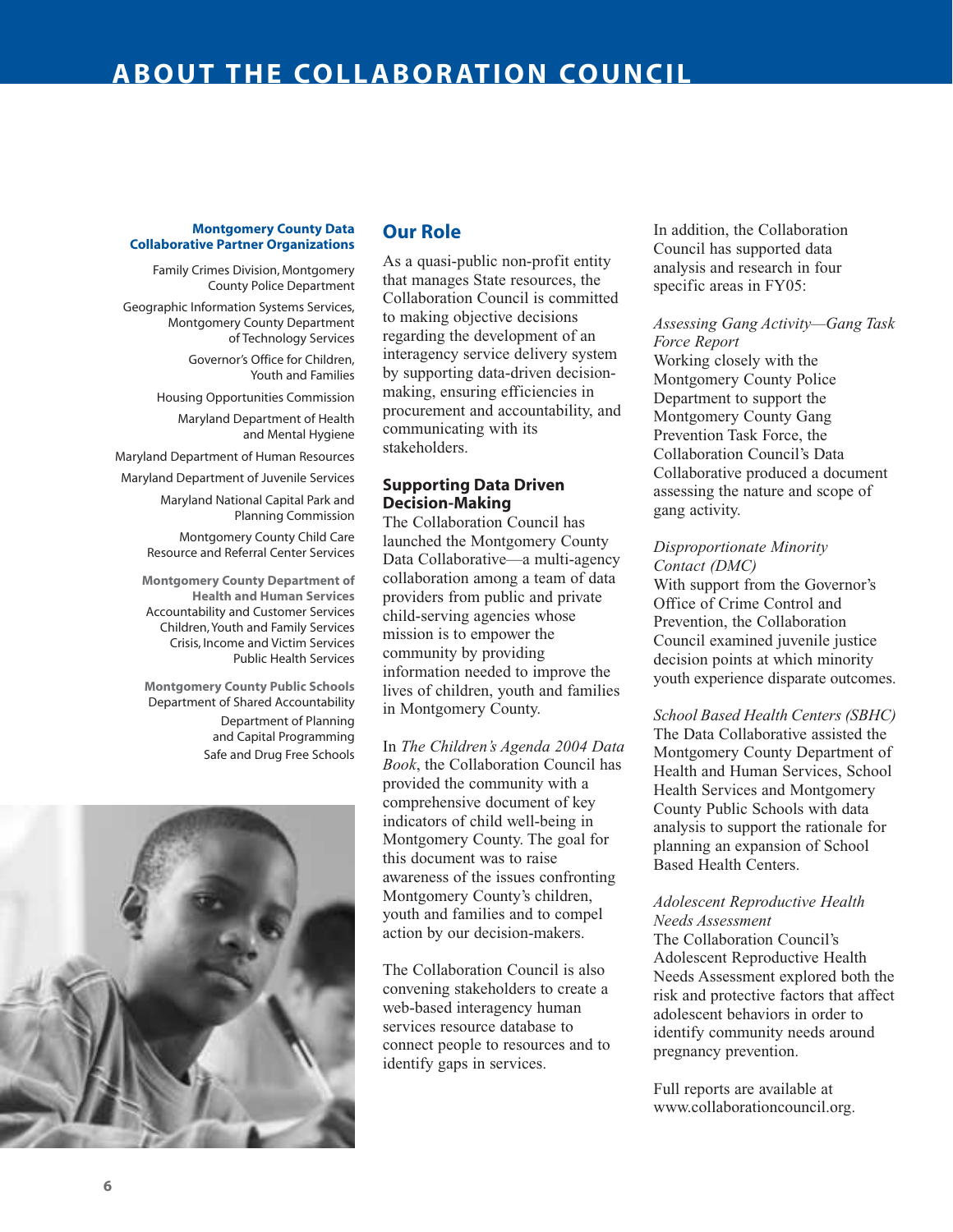# **Managing Funds**

The Collaboration Council has adopted comprehensive *Procurement Policies and Procedures* to provide an efficient and transparent framework for the distribution of funds, requiring specific criteria for Requests for Proposals (RFP) and Open Solicitations. With an average of 90 days from release of RFP to contracting with an agency, the Collaboration Council has provided a mechanism for resources to get to service providers in an efficient manner. The Collaboration Council's program monitors then ensure oversight and give assistance to providers to ensure appropriate service delivery and contract compliance.

# **Creating Public Awareness**

The Collaboration Council communicates regularly with its stakeholders through the *Collaborative Piece* newsletter, the redesigned web site (www.collaborationcouncil.org), and publications such as *The 2004 Data Book*. As part of the communication plan, the Legislative Committee develops the Legislative Agenda to help our State and local elected officials make educated decisions on funding and programs that support children, youth and families living here in Montgomery County.



# 2005 CHILDREN AND FAMILY LEGISLATIVE AGENDA

As part of its 2005 Children and Family Legislative Agenda, the Collaboration Council advocated at the State and local levels for its three priority areas:

# **Early Childhood Care and Education**

- **•** Full funding for State of Maryland Purchase of Care child-care subsidies for low-income parents.
- **•** Full funding for Montgomery County's Working Parents Assistance Child Care Subsidy Program.
- **•** Increased funding for home visiting programs like Families Foremost and Healthy Families that prevent child abuse and neglect and support parents as their child's first teacher.
- **•** Continuation of State funding for the Judy Centers.

# **After School Activities**

- **•** Maintenance of State funds for After School Activities that provide safe, developmentally appropriate academic enrichment, leadership development and recreation activities for youth across Montgomery County.
- **•** Promotion of increased collaboration among Montgomery County Department of Health and Human Services, Public Schools, Recreation and Police Departments to identify resources to more fully support after school activities across the County.

# **Children With Intensive Needs**

- **•** Maintenance of State funds for wraparound support services for children with developmental disabilities and severe emotional disturbance.
- **•** Promotion of County funding for the Montgomery County Federation of Families for Children's Mental Health, and case coordination and family support currently funded by a five-year Substance Abuse and Mental Health Services Administration grant for the Community Kids Initiative.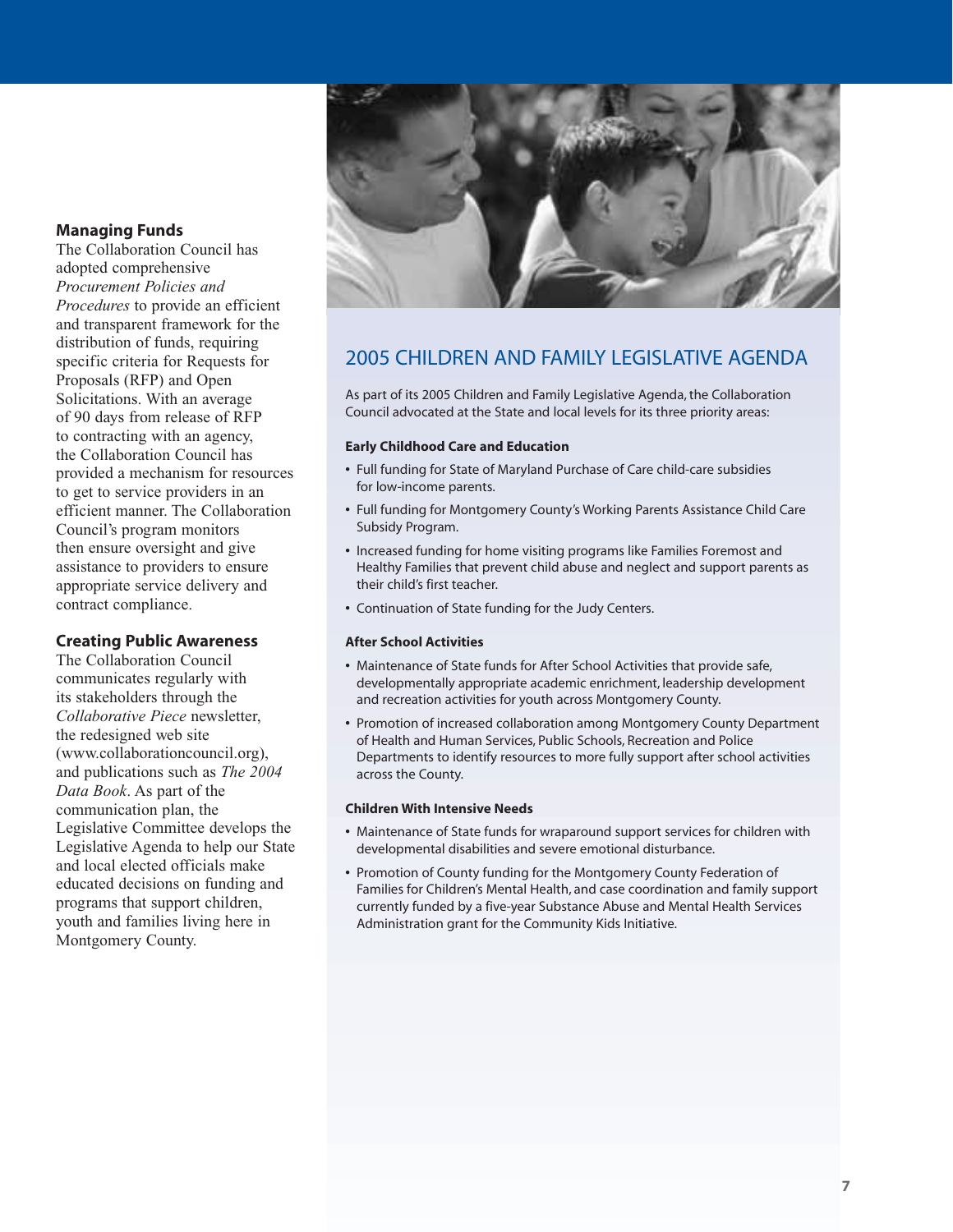<span id="page-9-0"></span>



# **Convening Stakeholders**

The Collaboration Council's Early Childhood Workgroup and the Home Visiting Consortium allow stakeholders to oversee funded programs, and monitor the outcomes and indicators of child well-being associated with early childhood development.

# **Early Childhood Workgroup**

Under the direction of the Child Well-being Committee, the Early Childhood Workgroup's accomplishments included:

• applying for the Resource Development and Enhancement Fund Grant from the Governor's Office for Children, Youth and Families and receiving \$99,000 for the development of an early learning promoters program to assist families in diverse communities better prepare their children for school;

- monitoring the Collaboration Council's early childhood services; and,
- committing to developing the next five-year County plan for early childhood services to ensure that young children are ready to learn when they enter school.



**Healthy Children**

**Children Safe in Their Home, School and Community**



**Stable and Economically Secure Families**

**Young Children Ready for School**



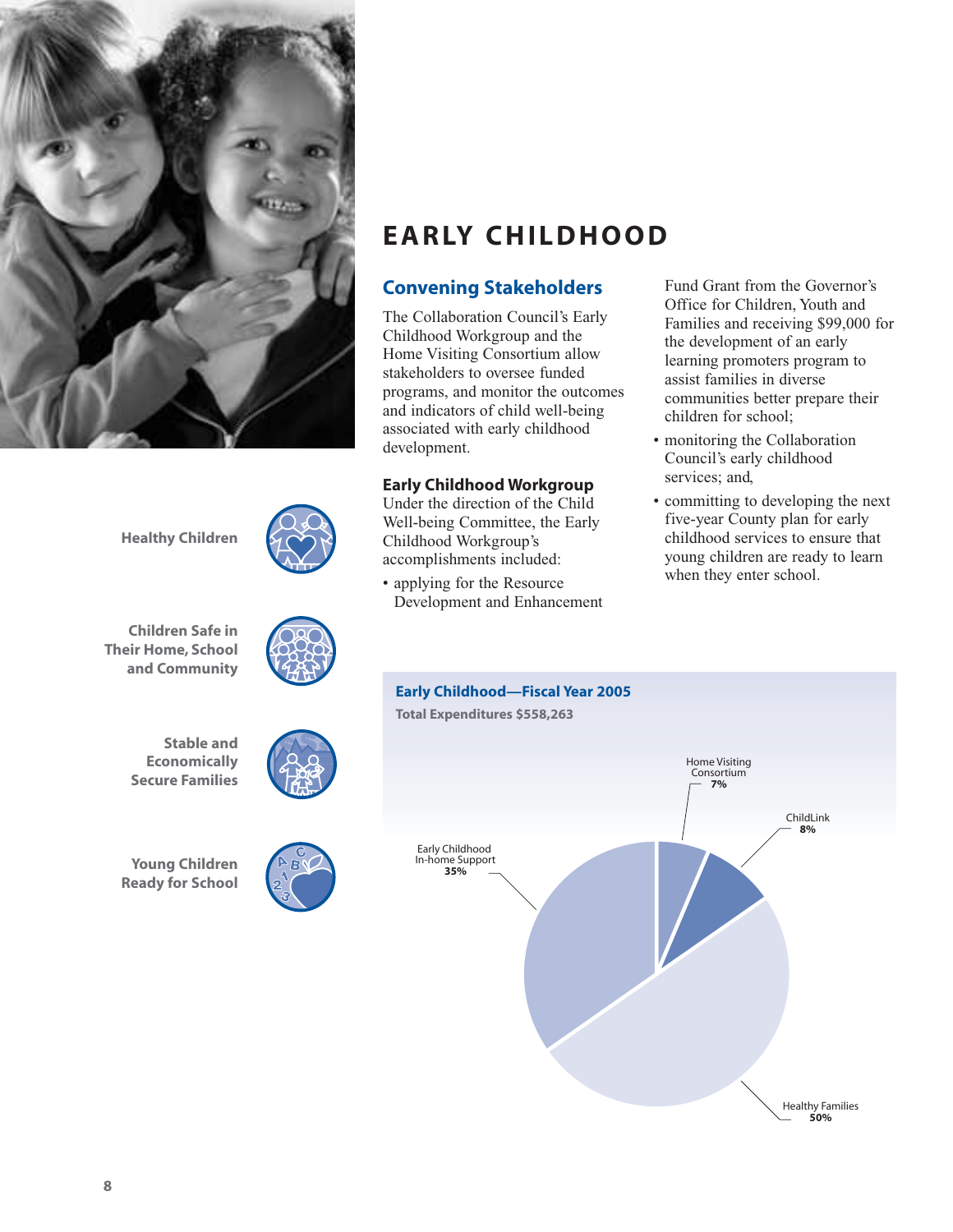# <span id="page-10-0"></span>**Home Visiting Consortium (HVC)**

In close partnership with the Montgomery County Department of Health and Human Services, Early Childhood Services, the Collaboration Council facilitates this interagency group of eleven home visiting programs. The HVC provides an opportunity for exchanging information, and establishing common training and data collection across home visiting programs in the County. The HVC members have determined that they will add young children ready for school as a key outcome for their programs.

The HVC collaborative activities included:

- providing training for HVC members to determine eligibility and refer to the Infants and Toddlers Program;
- developing and disseminating parent "booster" packets to families in the HVC programs in partnership with MCPS Early Childhood Services;
- developing and producing early childhood public engagement materials in English and Spanish, water bottles advertising ChildLink's telephone number, and *What Every Child Needs* brochure in English and Spanish—the Collaboration Council provided one-time funding and technical assistance to support this effort.

### **Early Childhood Workgroup**

**Workgroup Co-Chairs:** Carey Wright, EdD *Board Member, Collaboration Council*

Ellie Salour *Board Member, Collaboration Council*

**Members:** Julie Bader *Supervisor, Child Find/Infants and Toddlers, Preschool Education Programs Montgomery County Public Schools*

Harriet Berger *Chair, Commission on Child Care*

Allison Fellows Comly *Clinical Social Worker, Reginald S. Lourie Center*

Carol Garvey, MD, MPH (Ex Officio) *Chair, Collaboration Council*

Gladys Gutierrez *School Based Social Services Supervisor GUIDE Program, Inc.*

Naseem Hoque *Director, Academy Child Development Center*

Elena Hutchinson *Librarian II Montgomery County Public Libraries Noyes Library for Young Children*

Helma Irving *Healthy Families Montgomery Early Intervention Specialist and Baby Steps Program Supervisor Family Services Agency, Inc.*

### **Home Visiting Consortium Members**

**Family Services Agency, Inc.** Baby Steps Framework for Families Healthy Families Montgomery Early Head Start

**Montgomery County Department of Health and Human Services** Healthy Start Case Management High Risk Infant Services ChildLink

Soraia Leventhal *Owner, Home Day Care*

Brenda Lockley, RN, MS *Project Director African American Health Program*

Jerrilyn Matthews *Board Member, Collaboration Council*

Debbie Shepard *Early Childhood Administrator Montgomery County Department of Health and Human Services*

Claudia Simmons *Coordinator, Pre-K and Head Start Programs Montgomery County Public Schools*

Vickie Strange-Moscoso *Director, Special Education Operations Montgomery County Public Schools*

John Surr *Advocate for Young Children Maryland Community Association for Education of Young Children*

Shari Waddy *Director, Families Foremost Center*

**Collaboration Council Staff Support:** Kathy Lally, *Executive Director* Carol Walsh, *Senior Associate* Cheryl Lynn Jenkins, *Project Coordinator* Tracey Webb, *Program Monitor* Patricia Arriaza, *Program Monitor*

Infants and Toddlers Program (Collaboration of Montgomery County DHHS Early Childhood Services and Montgomery County Public Schools)

Families Foremost Center (Collaboration of Mental Health Association and The Reginald S. Lourie Center)

Early Head Start, The Reginald S. Lourie Center

Black Babies S.M.I.L.E. (Collaboration of Montgomery County DHHS African American Health Programs and The People's Community Baptist Church)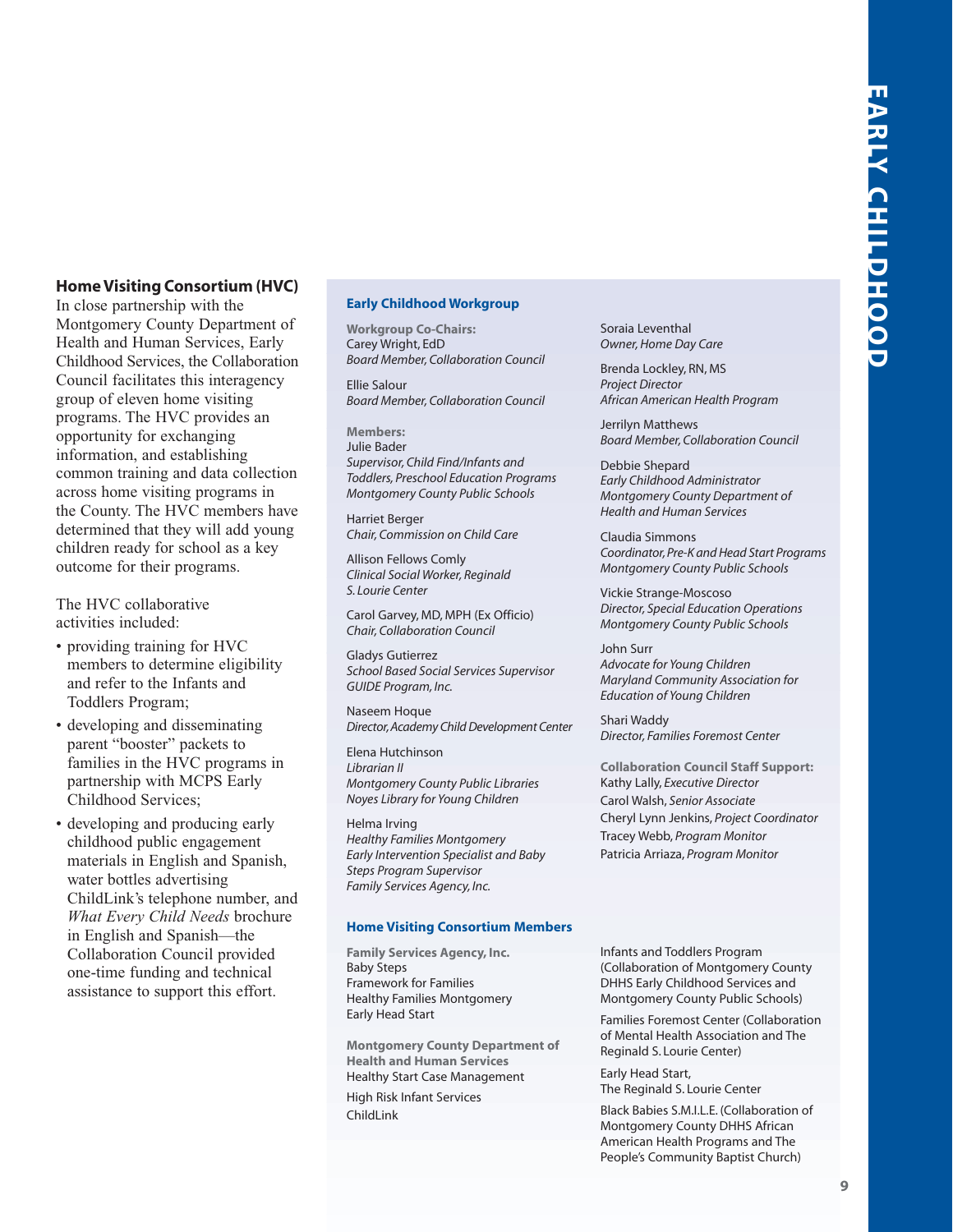# <span id="page-11-0"></span>**EARLY CHILDHOOD**



# **Funding Direct Services**

Initiatives and programs are strategically funded through the Collaboration Council based on local planning, using demographic and needs assessment data, with collaborative partners.

# **Healthy Families Montgomery**

**Program Goal and Activities:** To provide home visiting services to first time parents who have been screened positive for risk of child abuse and neglect from before birth to age five years old.

**Outcomes:** Healthy Children; Children Safe in Their Home, School and Community; Young Children Ready for School

**Provider:** Family Services Agency, Inc.

**Funding:** \$282,095 from the Governor's Subcabinet Fund

# **Program Measures**

- 116 families served
- 546 positive referrals were received
- 3,586 home visits were completed
- 94 percent of mothers have not had additional births in two years
- 99.4 percent of families have no abuse or neglect complaints
- 93 percent of children demonstrated normal child development
- 340 children were administered the Ages and Stages Questionnaire, and 316 children demonstrated academic preparedness

# **ChildLink**

**Program Goals and Activities:** To coordinate information about public and private early childhood services and offer a bilingual telephone line to help parents and caregivers reach the services and resources they need for their young children from birth to age five years old.

**Outcomes:** Healthy Children; Young Children Ready for School; Children Safe in Their Home, School and Community

**Provider:** Montgomery County Department of Health and Human Services

**Funding:** \$44,565 from the Governor's Subcabinet Fund

# **Program Measures**

- 1,621 children were served
- 1,599 calls were received
- 625 program referrals were made
- 160 agencies requested information and resources
- 249 callers received services in Spanish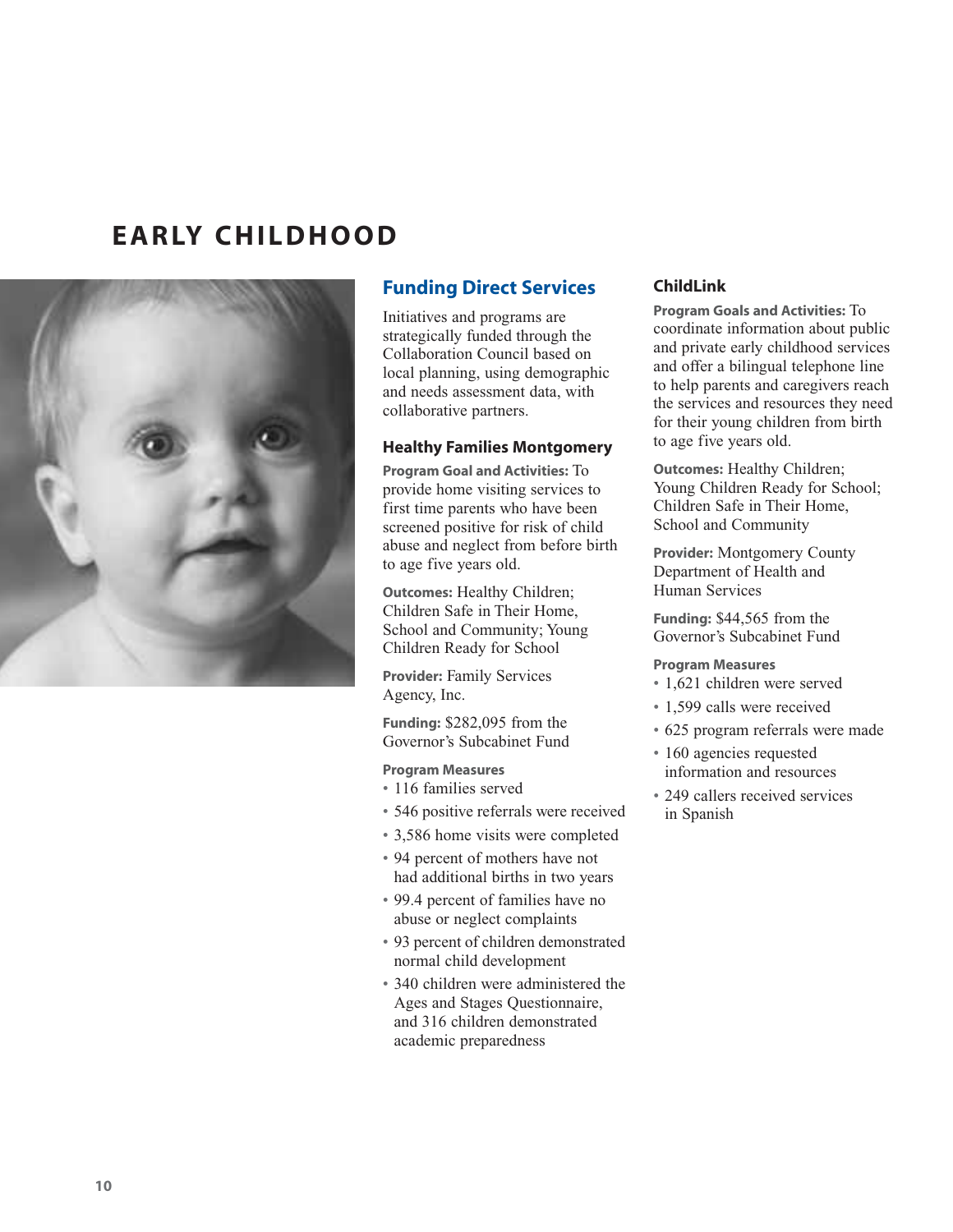# <span id="page-12-0"></span>**Early Childhood In-home Support**

**Program Goals and Activities:** To provide in-home support for families involved, or at-risk of becoming involved, in the child welfare system. Families were offered opportunities to learn how to better manage stressful situations, identify and utilize community resources and support their children's school readiness. Families were also provided an opportunity for center-based services such as peer group support at the Families Foremost Center.

**Outcomes:** Children Safe in Their Home, School and Community; Young Children Ready for School; Healthy Children; Stable and Economically Secure Families

**Provider:** Families Foremost Center of the Mental Health Association

**Funding:** \$193,928 from Governor's Office for Children, Youth and Families and Governor's Office of Crime Control and Prevention

# **Program Measures**

- 43 parents and 41 children received home visiting services
- 94 percent of families had no further involvement with Child Welfare Services
- 52 percent of parents completed a formal parenting course that consisted of six sessions
- 86 percent of parents participated in at least 70 percent of scheduled home visits
- 34 percent of parents enrolled in the center's ESOL and literacy classes
- 21 percent of parents took domestic violence reduction steps by moving into safe housing

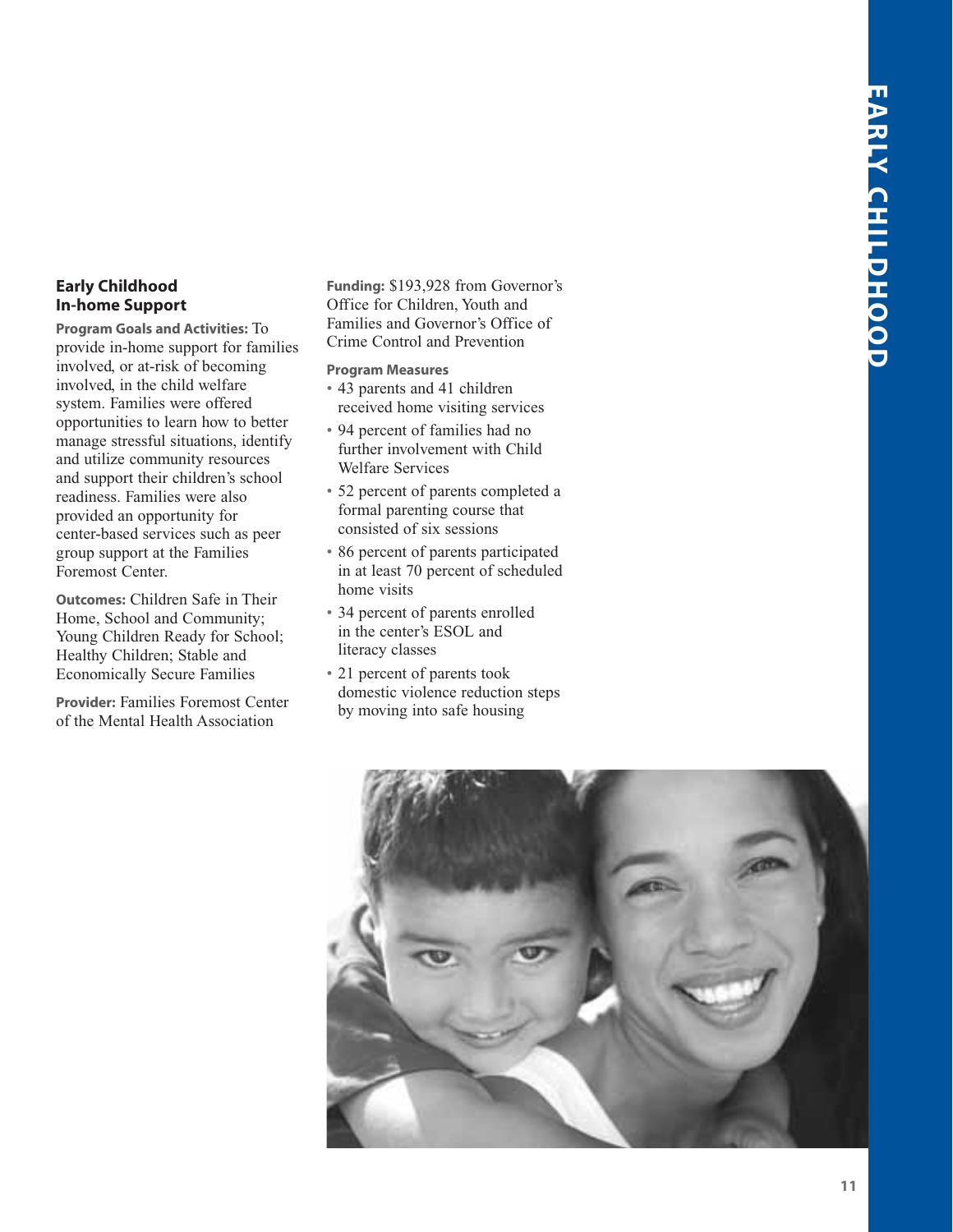<span id="page-13-0"></span>

**YOUTH DEVELOPMENT**

# **Convening Stakeholders**

The Collaboration Council's Youth Development Workgroup and Youth Strategies Consolidated Grant Committee allow stakeholders to oversee funded programs, and to monitor the outcomes and indicators of well-being in school age children.

# **Youth Development Workgroup**

Under the direction of the Child Well-being Committee, the Youth Development Workgroup's accomplishments included:

• monitoring the performance of Collaboration Council-funded

programs through written reports and presentations by contractors;

- contributing to the development of a community strategic plan by becoming more acquainted with needs and services related to successful youth development through research and consultation with experts; and,
- recommending target communities and key program components for funding after school activities programs, including funding for small or emerging nonprofit organizations.



**Healthy Children**

**Children Safe in Their Home, School and Community**



**Success for Every Student**

**Young People Prepared for the Workplace**

> **Communities That Support Family Life**

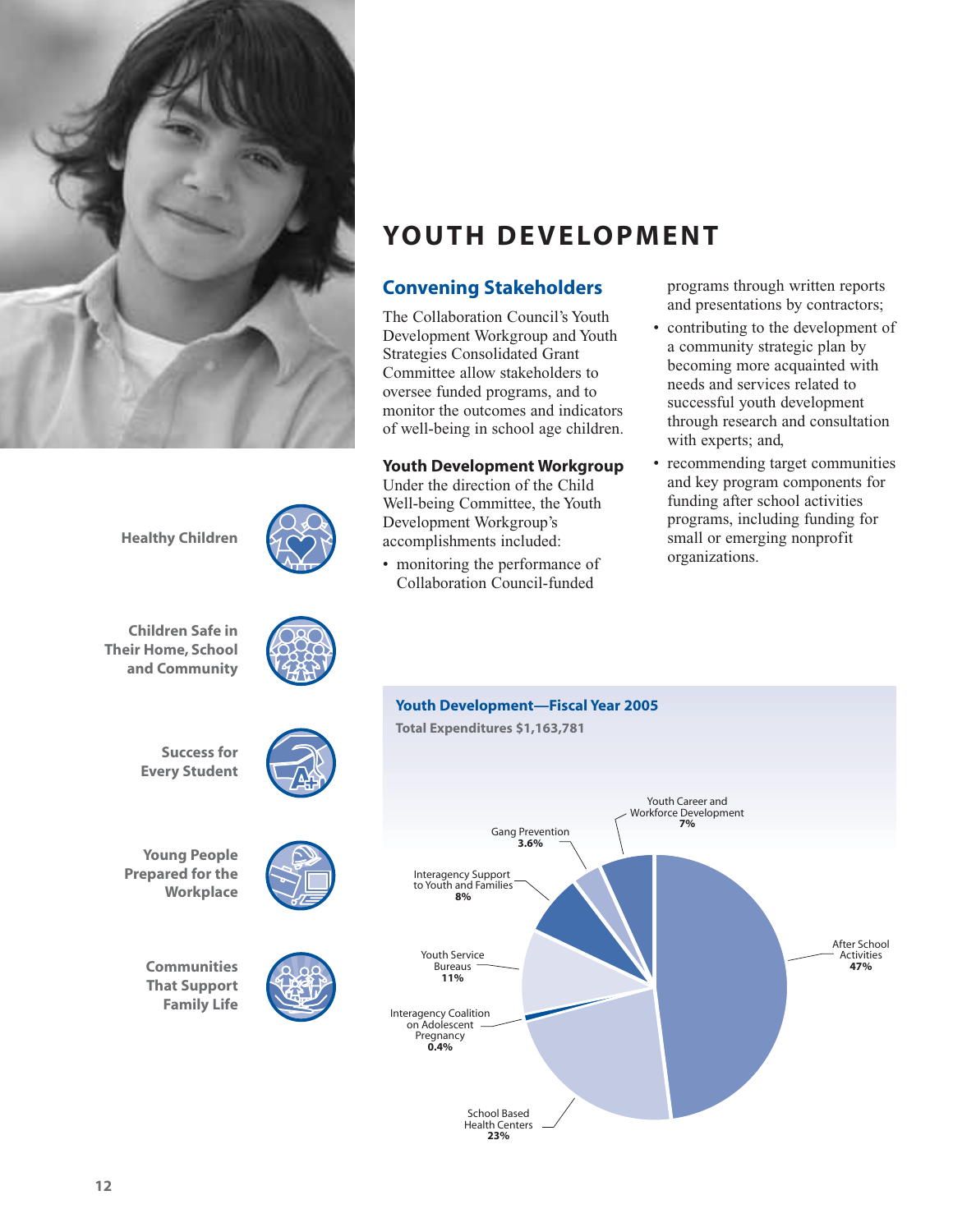# <span id="page-14-0"></span>**Youth Strategies Consolidated Grant (now called Youth Strategies Initiative) Committee**

The Collaboration Council convened the YSCG Committee to serve as an inclusive collaborative network to identify, recommend, support and monitor community and countywide strategies and policies to lessen the effects of adolescent substance abuse, juvenile delinquency and disproportionate representation of minority youth in our child welfare, juvenile justice and special education systems. The YSCG Committee's accomplishments included:

- monitoring the performance of Collaboration Council-funded programs through written reports and presentations by contractors;
- continuing refinement of the YSCG strategic plan by updating needs assessment and gaps in services; and,
- determining the systems-building and direct services strategies for FY06 resulting in a successfully funded proposal of \$520,000.

### **Youth Strategies Consolidated Grant (YSCG) Committee**

**Chair:** Delmas Wood, *Area Director, Department of Juvenile Services*

**Membership:** Commission on Juvenile Justice Community Kids **JIFAIR** Maryland Department of Juvenile Services Maryland International Corridor CSAFE Montgomery County DHHS Child Welfare Services Juvenile Justice Services Substance Abuse Prevention Montgomery County Police Department Montgomery County Public Schools Department of Student Services Safe and Drug Free Schools Sixth Circuit Court State's Attorney's Office Wheaton CSAFE

### **Youth Development Workgroup**

**Workgroup Chair:** Yvette Edghill-Smith, PhD *Board Member, Collaboration Council*

**Members:** Jean Clarren *League of Women Voters*

Brigid Dunn *Acting Supervisor, School Counseling Department of Student Services Montgomery County Public Schools*

Peggy Feeney *Instructional Specialist, Division of Academic Support, Federal and State Programs Montgomery County Public Schools*

Alice Forcier *Director, Housing Solutions Montgomery County Coalition for the Homeless*

Flora de Maria Lordes Gutierrez *Case Manager Montgomery County Cancer Crusade*

Virginia Hillhouse *Public Relations Chair Montgomery County Council of PTA* Joan Karasik *Community Advocate*

Meagan Labriola *Executive Director, Community Bridges*

Catherine Lane *Community Member*

Anu-Lusa Lukk *Director, Child and Family Services Jewish Social Services*

Judy Madden *Acting Director, Department of Student Services Montgomery County Public Schools*

Emily McDonell *Board Member, Collaboration Council*

Peter Meleney *Program Manager Community Conferencing Initiative Conflict Resolution Center of Montgomery County, Inc.*

Jackie Ogg *Montgomery County Community Foundation* Ida Louise Polcari *Acting Director of Consortia Initiatives Montgomery County Public Schools*

Anthony Potts *Program Coordinator, Montgomery County Housing Opportunities Commission*

Sara Pullen *Coordinator, Sharp Suspension Program*

Allison Stearns *Executive Director Kensington/Wheaton Youth Services Mental Health Association*

Zrinka Tomic *Director, Child and Adolescent Services Montgomery County Department of Health and Human Services*

Arthur Williams *Assistant Principal, Mark Twain School Montgomery County Public Schools*

**Collaboration Council Staff Support:** Carol Walsh, *Senior Associate* Tracey Webb, *Program Monitor* Cheryl Lynn Jenkins, *Project Coordinator*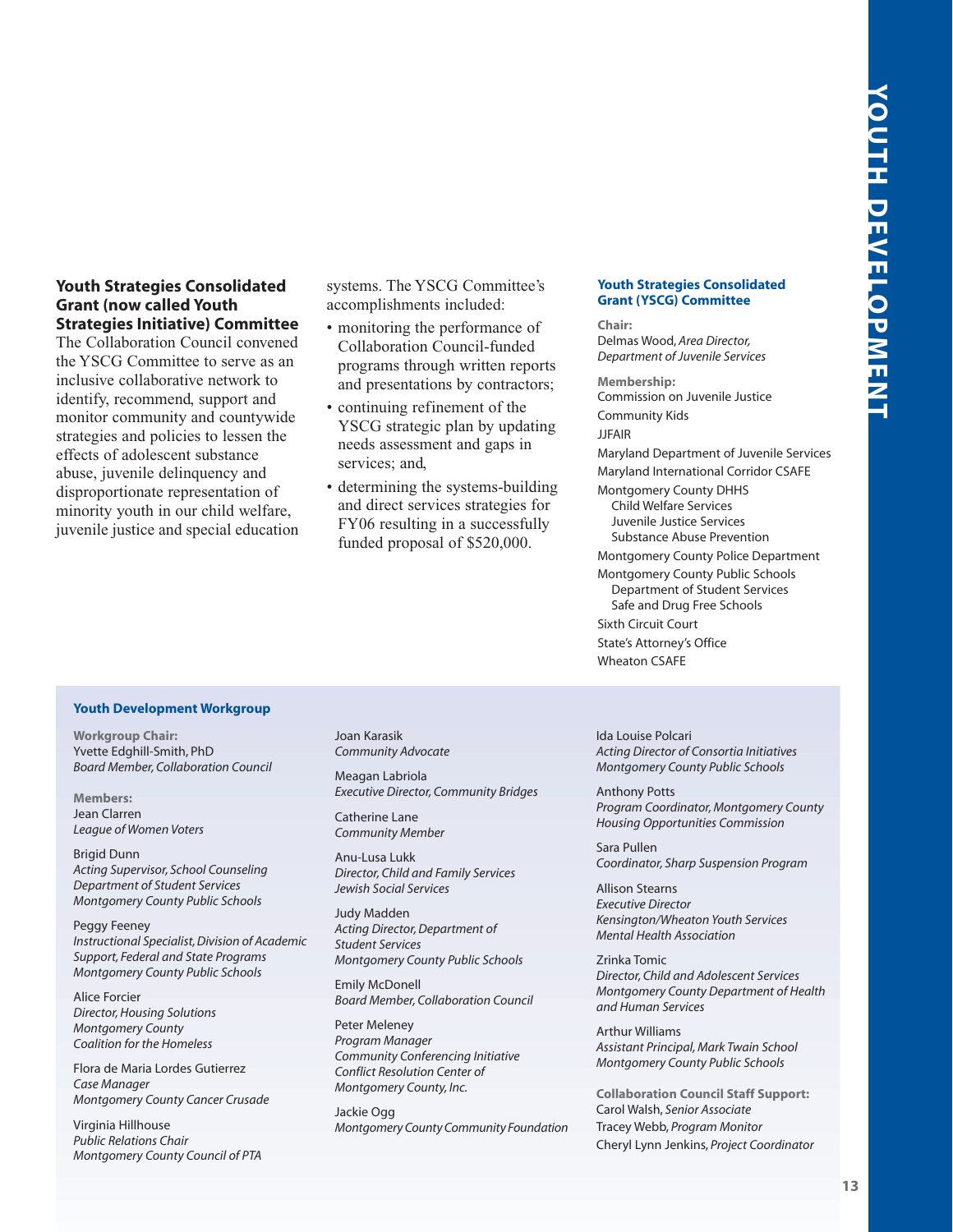# <span id="page-15-0"></span>**YOUTH DEVELOPMENT**



# **Funding Direct Services**

Initiatives and programs are strategically funded through the Collaboration Council based on local planning, using demographic and needs assessment data, with collaborative partners.

# **Community Development and Linkages**

**Program Goals and Activities:** To increase the number and cultural diversity of community members who participate in planning and implementation; to identify the assets of each community; to develop linkages between services for increased access for families; and to identify and advocate for effective resources to meet public safety and child and family wellbeing goals. Merging the worlds of public health and public safety, the Collaboration Council funded two community organizers to support the work of the Mid-County Neighborhood Initiative, and the work of the Wheaton's and International Corridor's Collaborative Supervision and Focused Enforcement (CSAFE).

**Outcomes:** Children Safe in Their Home, School and Community; Communities that Support Family Life

**Providers:** City of Takoma Park; Kensington Wheaton Youth Services of the Mental Health Association; and Pro Health Solutions, Inc.

**Funding:** \$77,317 from the Governor's Office of Crime Control and Prevention

# **Program Measures**

*Wheaton CSAFE Mid-County Neighborhood Initiative's Community Policing and Maintenance Workgroup*

- Recognized with a County Partnership award from Montgomery's Best Awards and the Wheaton/Kensington Chamber of Commerce
- Organized the Second National Night Out Event with over 400 community members, elected officials and law enforcement in attendance
- Organized the second annual Community Wellness and Safety Event held at Peppertree Farms Apartment community with the help of volunteers and apartment managers. Over 100 people participated

# *International Corridor, CSAFE community organizer*

- Assisted the Hillwood Manor Residents Association in forming their goals and objectives so that they could be recognized as an official civic association by the City of Takoma Park
- Reached out to residents in the Long Branch/Takoma Park target community to encourage participation in communitybuilding activities
- Built partnerships together with the CASA de Maryland Community Organizer between the Parents' Council of the YMCA, Carroll Avenue Apartments and the New Hampshire Estates Civic Association to address the needs of the residents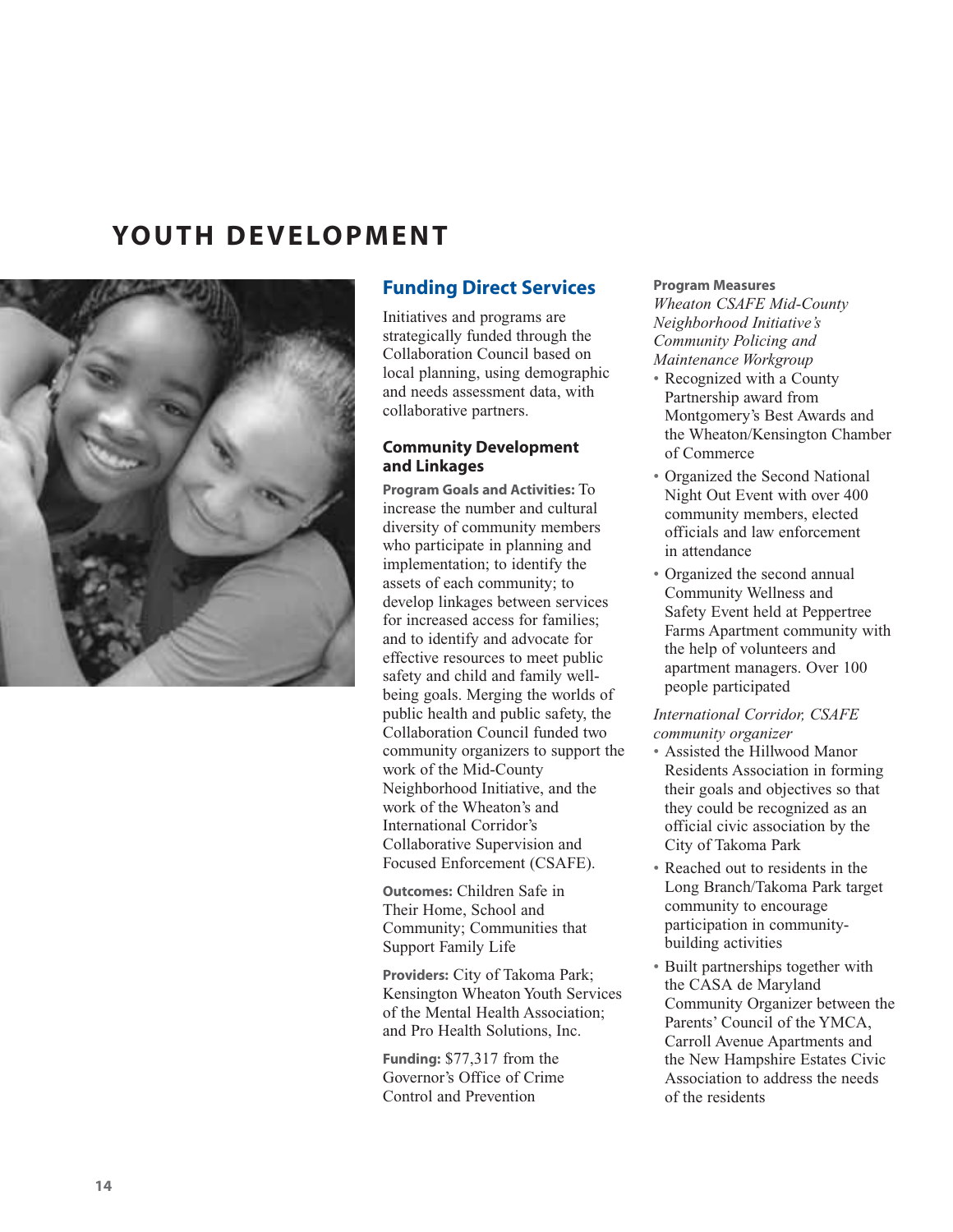# <span id="page-16-0"></span>**After School Activities Program (ASAP)**

**Program Goals and Activities:** To create an array of collaborative, culturally responsive after school activities that will lead to increased academic achievement, smart decision-making skills, and students who are prepared for the workplace and higher education. Targeting atrisk students, kindergarten through grade 12, this collaborative after school effort focused on academic enrichment, recreation, workforce development, arts and cultural activities, leadership development, and service learning.

**Outcomes:** Children Safe in Their Home, School and Community; Healthy Children; Success for Every Student; Young People Prepared for the Workplace

**Funding:** \$555,377 from the Governor's Subcabinet Fund

# **Program Measures**

- 3,488 students in at-risk communities participated in after school programs funded through the Collaboration Council at a cost of \$160.64 per student
- 2,209 of the youth enrolled in ASAP indicated an increase in positive behavior as evidenced from teacher reports and pre and post surveys (not all after school programs participated in this survey)
- All 22 agencies combined served 3,488 students, exceeding the anticipated goal of 1,200.

# ASAP PROVIDERS

- **•** Arts and Humanities Council: A multi-disciplinary arts program. Served 73
- **•** Best Buddies: Youth development for students with disabilities. Served 652
- **•** Boys and Girls Club: Academic and recreational program. Served 180
- **•** YMCA Bethesda: Academic, recreational and family activities. Served 36
- **•** City of Rockville: Girlz Club—Academic, recreational and career activities for young girls. Served 24
- **•** City of Rockville: R.I.S.E. Program—Career development and leadership. Served 16
- **•** Community Bridges: Jump Start Girls Program—A leadership and empowerment program for young girls. Served 37
- **•** Education 2000: An academic and SAT Preparation program for Latino high school age youth. Served 62
- **•** Family Learning Solutions: Youth leadership. Served 53
- **•** Family Support Center: A comprehensive outreach, mentoring and education program for pre and adolescent females. Served 69
- **•** Gapbusters Learning Center: Academic support and youth leadership. Served 199
- **•** GUIDE Program, Inc.: Academic, recreation and leisure activities. Served 22
- **•** Hands on Science Outreach: Academic enrichment. Served 407
- **•** MCPS: Summer Early Learning Opportunity Program. Served 134
- **•** Mental Health Association: Voices vs. Violence Program. Served 27
- **•** Montgomery County Recreation Department:Youth Advisory Council. Served 875
- **•** Montgomery County Volunteer Center: Service and leadership activities. Served 339
- **•** Montgomery Youth Works: Arts on the Block and Construction Industry Internship Programs. Served 17
- **•** St. Luke's House: For students with severe emotional disabilities. Served 21
- **•** The Upper Montgomery County YMCA: Middle after school program and summer camp. Served 16
- **•** YMCA Silver Spring: Recreation activities. Served 229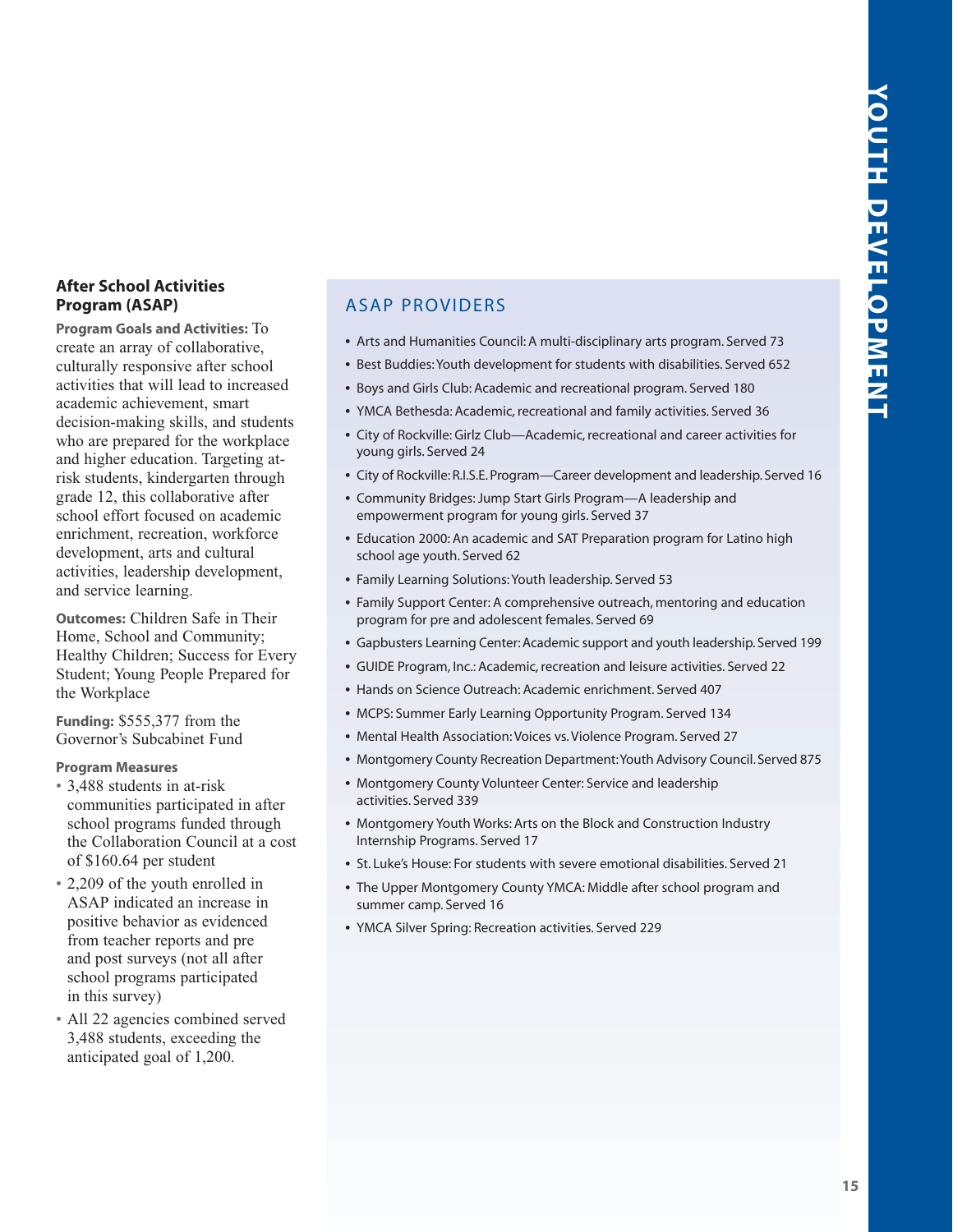# <span id="page-17-0"></span>**YOUTH DEVELOPMENT**



# **Interagency Support to Youth and Families**

**Program Goals and Activities:** To serve at-risk youth and their families by identifying resources and activities available in their community through a Community Resource Coordinator and by providing follow-up case management with families involved in low-end adjudication through gang prevention activities, after school group for ESOL males at risk of gang involvement and monthly parent meetings. The resources that the Community Resource Coordinator identified were used to facilitate linkages for youth and parents.

**Outcomes:** Children Safe in Their Home, School and Community; Success for Every Student

**Provider:** Kensington Wheaton Youth Services of the Mental Health Association

**Funding:** \$87,853 from the Governor's Office of Crime Control and Prevention

# **Program Measures**

- 43 youth and 24 parents received services
- Despite struggling academically throughout most of the school year, many students were able to develop more effective study habits and improve their grades.
- All students in attendance reported that their relationships with their teachers and other school staff had improved.

• One student expressed that he had been disconnected at the beginning of the school year and experienced multiple suspensions, but was able to improve his behavior and grades. He will be moving on to high school in September.

# **Gang Prevention and Intervention**

**Program Goals and Activities:** To focus on gang prevention through programs which provide skill building services that include structured parent skills training, youth social skills and parent-youth activities.

Identity, Inc. provided parent training sessions on drug abuse prevention, parenting skills and strengthening family bonds. Sessions for parents and their children focused on communication around avoiding violence and gangs. Parents were recruited at Montgomery Village Middle School with the support of the Principal and the ESOL Parent Outreach Worker. Parents participated in five two-hour training sessions, from the *Guiding Good Choices* curriculum, with the addition of pre and post sessions which included the parent and their youth.

Edgewood Community Services, Inc. (ECS), provided social service programs to low-income and immigrant populations living in or near 20 Edgewood Management Corporation apartment communities. Funding enabled ECS to reimplement the *Strengthening Family Program (SFP)* for low-income families and youth ages 8 to 14 residing at Rock Creek Terrace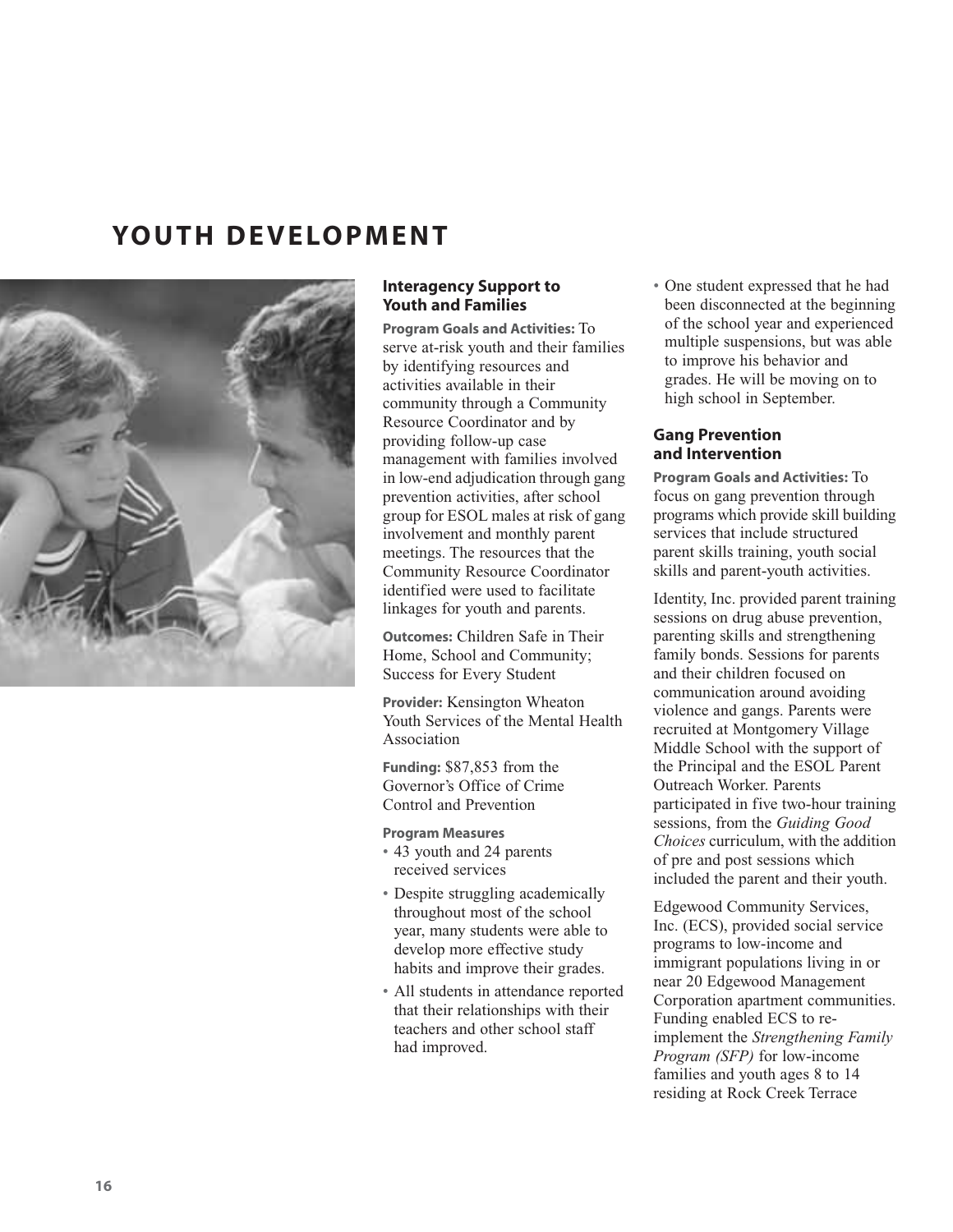Apartments and the surrounding Lincoln Park and Twinbrook areas of the County. The program, presented in 20 consecutive weekly sessions, helped youth and their families make choices that will deter their involvement in gangs.

**Outcomes:** Stable and Economically Secure Families; Children Safe in Their Home, School and Community; Young People Making Smart Choices

**Providers:** Identity, Inc, and Edgewood Community Services, Inc.

**Funding:** \$41,342 from the Governor's Office of Crime Control and Prevention

# **Program Measures**

*Identity, Inc.*

- 20 Hispanic parents and 22 youth were served
- 14 sessions were held
- 85.7 percent of the parents felt that as a result of Identity's program, their children listen to them more frequently
- 92.9 percent of the parents reported that they dedicate more time to listen to their children
- 92.9 percent of the parents reported that the relationship with their children improved as result of the program
- 92.3 percent of the parents reported that during this program year they had gone to their child's school more often than in the year prior to participation in this program. At pre-test, 61.5 percent of parents felt comfortable approaching their child's school.
- 50 percent of the parents reported knowing their child's friends versus 30.4 percent at the beginning of the program
- Communication with their children regarding gangs went from 56.6 percent at baseline to 84.6 percent at exit.
- 85 percent of parents reported improving their anger management skills

*Edgewood Community Services, Inc.* • 20 young people ages 8 to 14 years old and 34 parents were enrolled in the program

• 95 percent of youth remained with the program throughout the program period

- 90 percent of youth remained in school
- 80 percent of youth were not involved in illegal activities (inclusive of juvenile violence and nonviolent arrest rates)
- 75 percent of youth were not engaged in alcohol or drug abuse
- 100 percent of youth were not suspended from school while enrolled in the program
- 70 percent of parents regularly participated in monthly parent meetings
- Of the parents who participated in the SFP, 85 percent reported learning skills to make them more effective parents.

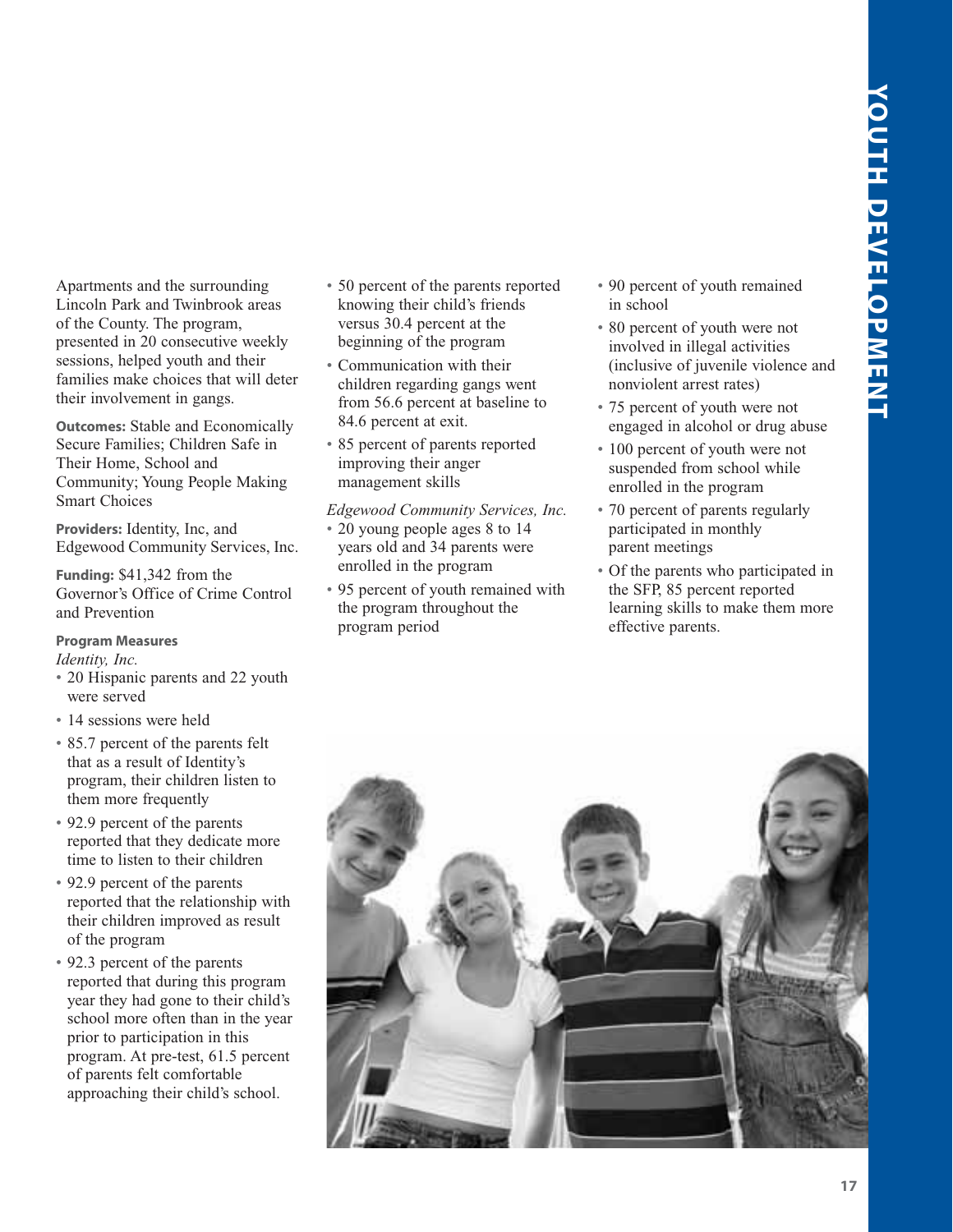# <span id="page-19-0"></span>**YOUTH DEVELOPMENT**



# **Youth Career and Workforce Development**

**Program Goals and Activities:** To increase youth's readiness to obtain a job; increase their ability to apply job skills in the construction and health sciences industries; increase their ability to articulate specific academic and career goals. Funding was provided for two programs, one countywide program and one targeting the Long Branch/International Corridor CSAFE community.

The Construction Industry Internship Program (CIIP) is an internship program for 9th and 10th grade students offered countywide. During the year, construction professionals facilitated after school sessions about safety, higher education/advanced training, roofing, product sales, heatingventilation-air conditioning training, exterior wall systems, and project management. Participants learned about exciting technological innovations in the industry. Twelve youth participated in the program.

In the Long Branch area, 18 youth who resided in the Long Branch or International Corridor CSAFE sections of the County and who were receiving services including special education, child welfare, mental health, social services, and juvenile services or were in populations over represented in these child serving agencies received career and job readiness training featuring resume writing,

conflict resolution, interviewing skills and oral communication. Each youth prepared a resume and researched their careers of choice.

**Outcomes:** Young People Prepared for the Workplace

**Providers:** Partners for the Long Branch Job Skills Program were Juvenile Justice Family Advocacy Initiative and Resources (JJFAIR), Long Branch Weed and Seed, and International Corridor CSAFE

**Funding:** \$77,964 from the Governor's Office of Crime Control and Prevention

# **Program Measures**

- 30 total youth were served – 22 youth, 13 to 15 years old – 8 youth, 16 to 18 years old
- The participants created their resumes and received career readiness training in effective communication, conflict resolution, work ethic, time management, teamwork, money management, pubic speaking and diversity awareness.
- Pre and post surveys were administered to assess participants' knowledge of employability skills. Stipend forms were collected and used as an indicator to assess behavior with the supervisor, individual responsibility and teamwork. By comparing the results of the pre and post tests, the staff noted an increase in knowledge and confidence in job readiness topics.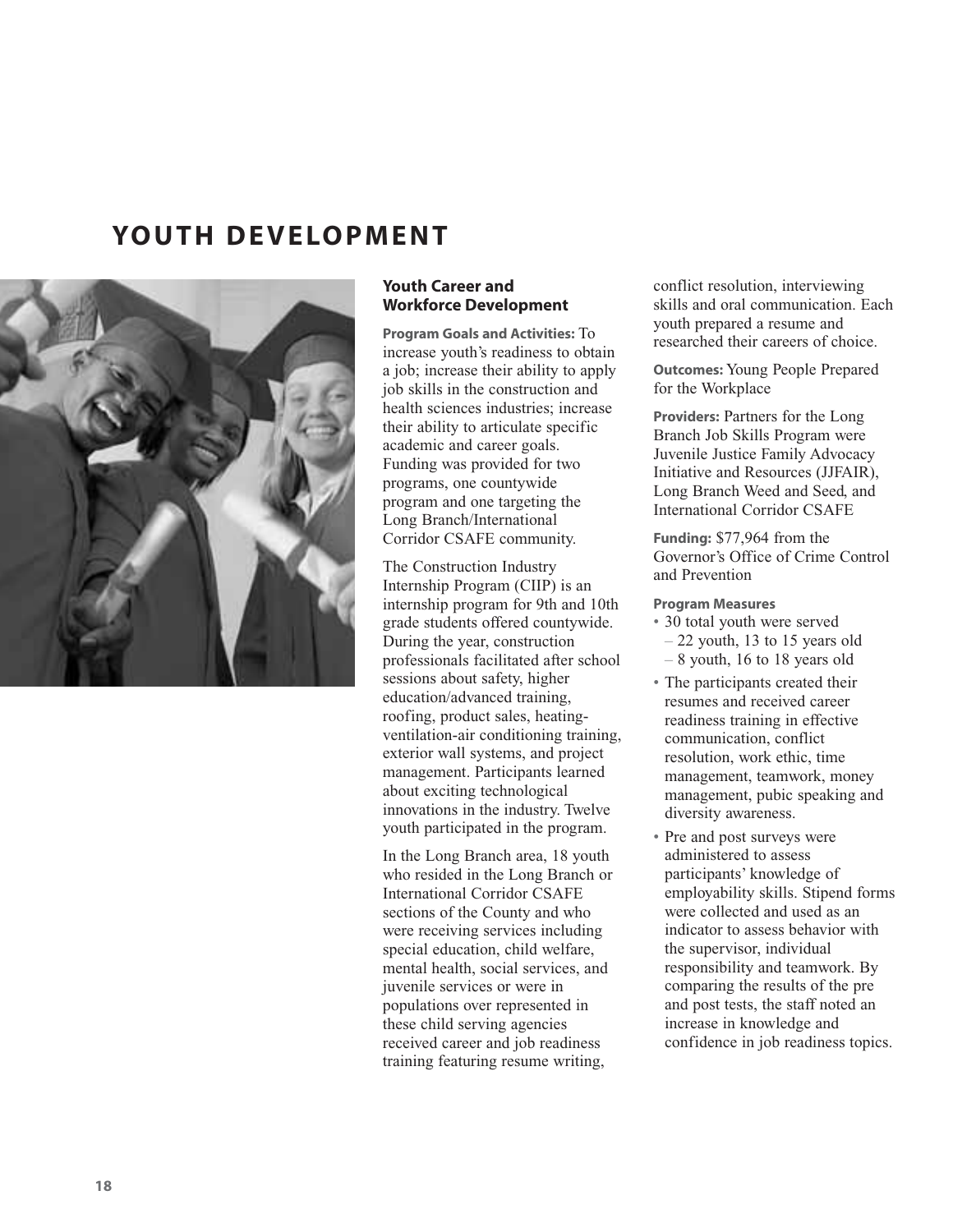# <span id="page-20-0"></span>**Youth Service Bureaus**

**Program Goals and Activities:** To provide short-term intervention and prevention counseling services to referred youth and families through short-term counseling, tutoring, educational programs, mentoring and drug and alcohol prevention services. Each YSB provides the following core services:

- Formal and Informal Counseling (Individual, family and group);
- Information and Referral Services;
- Crisis Intervention; and,
- Substance Abuse Assessment and Referral.

In addition to providing core services, each YSB identifies and provides non-core services to their community.

**Outcomes:** Children Safe in Their Home, School and Community; Success for Every Student; Young People Prepared for the Workplace

**Providers:** Three local Youth Service Bureaus—City of Rockville; GUIDE Programs, Inc.; YMCA Youth and Family Services, Bethesda.

**Funding:** \$125,242 from the Governor's Subcabinet Fund

**Program Measures** *(for Core Services Only)*

- 195 youth and adults received formal counseling
- 175 youth and adults received informal counseling
- 1,555 individuals received information and referral services
- 194 individuals received substance abuse assessment and referral
- 38 individuals received crisis intervention

# **Interagency Coalition on Adolescent Pregnancy**

**Program Goals and Activities:** To maximize resources for pregnant and parent teens, parent skills education and prevention of school drop-out through coordination of public and private efforts.

**Outcomes:** Healthy Children, Success for Every Student

**Provider:** Montgomery County Department of Health and Human Services

**Funding:** \$4,956 from the Governor's Subcabinet Fund

# **Program Measures**

- 92 pregnant and parenting teens attended the Teen Parents Conference in April
- 45 of those youth attending were recognized for graduating or getting their GED
- 104 adults attended the Professional Summit

# **School Based Health Centers**

**Program Goals and Activities:** To provide comprehensive health care, case management, and health education services to two elementary schools in high need communities: Harmony Hills and Broad Acres.

**Outcomes:** Healthy Children

**Provider:** Montgomery County Department of Health and Human Services

**Funding:** \$271,048 from the Governor's Subcabinet Fund

# **Program Measures** *Broad Acres*

- 677 clients enrolled
- 802 visits occurred
- 202 children received follow-up care
- 305 children received sick care
- 116 children received physical exams
- 155 immunizations were given
- 155 children received dental visits
- 235 students enrolled in SBHC received oral health education

# *Harmony Hills*

- 567 clients enrolled
- 655 visits occurred
- 132 children received follow-up care
- 290 children received sick care
- 97 children received physical exams
- 167 immunizations were given
- 107 children received dental visits
- 177 students enrolled in SBHC received oral health education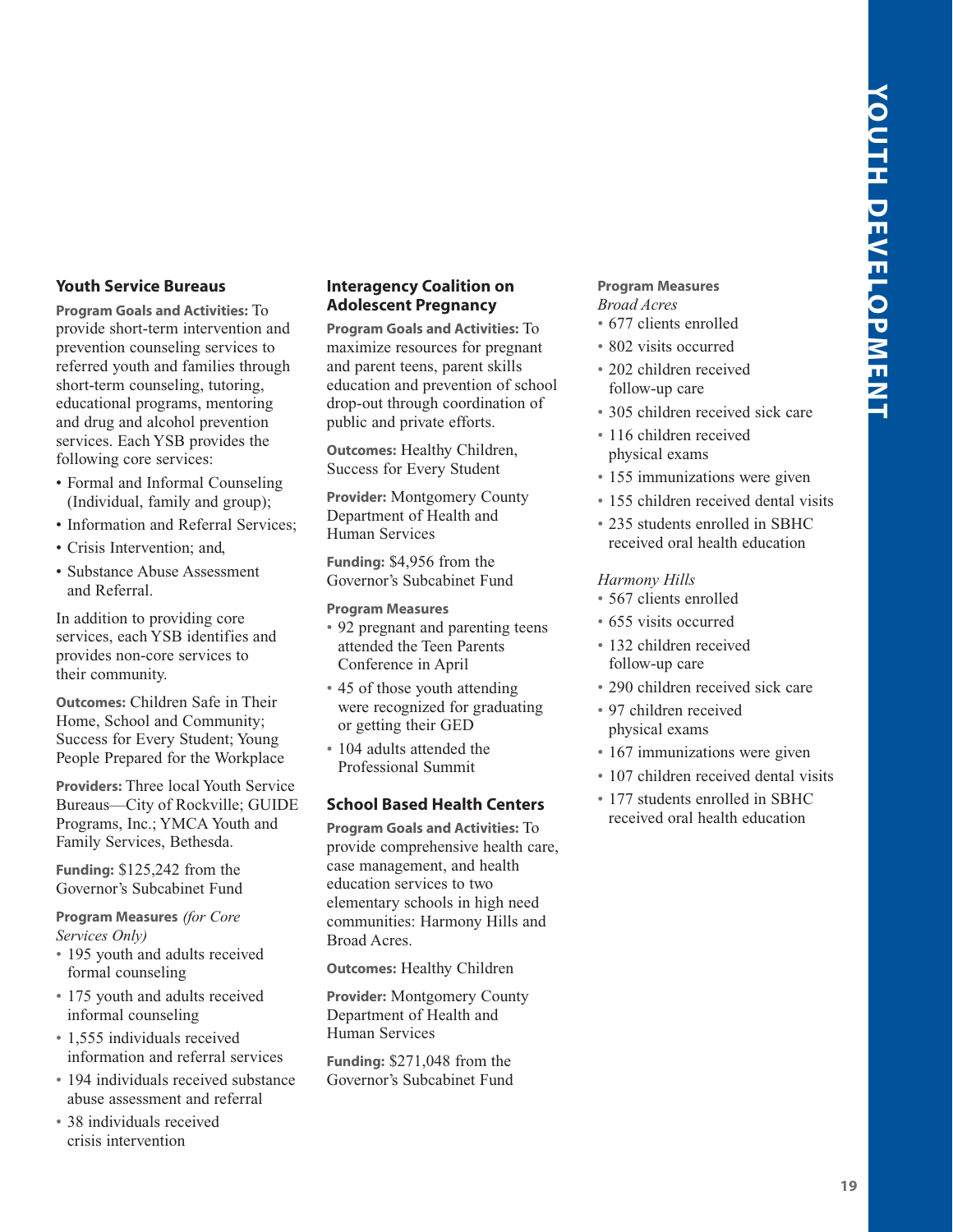<span id="page-21-0"></span>

**Children Safe in Their Home, School and Community**





**Communities That Support Family Life**

**Success for Every Student**



**Young People Making Smart Choices**





**CHILDREN WITH INTENSIVE NEEDS**

# **Convening Stakeholders**

The Collaboration Council's Children With Intensive Needs Workgroup, Local Coordinating Council, and Emergency Fund Committee allow stakeholders to oversee funded programs, and monitor the outcomes and indicators of well-being associated with children with intensive needs.

# **Children With Intensive Needs Workgroup**

Under the direction of the Child Well-being Committee, the Children With Intensive Needs Workgroup's accomplishments included:

• ensuring accountability of programs funded by the

Governor's Office for Children, Youth and Families by becoming familiar with services and by participating in the selection of new vendors to deliver services to children and families;

- developing a plan to create a local access mechanism in response to the State mandate for House Bill 1386 (see page 22, Local Access Mechanism Plan); and,
- contributing to the development of a community strategic plan by becoming familiar with the needs and services related to children with intensive needs through exchanging information and identifying various resources in the community.

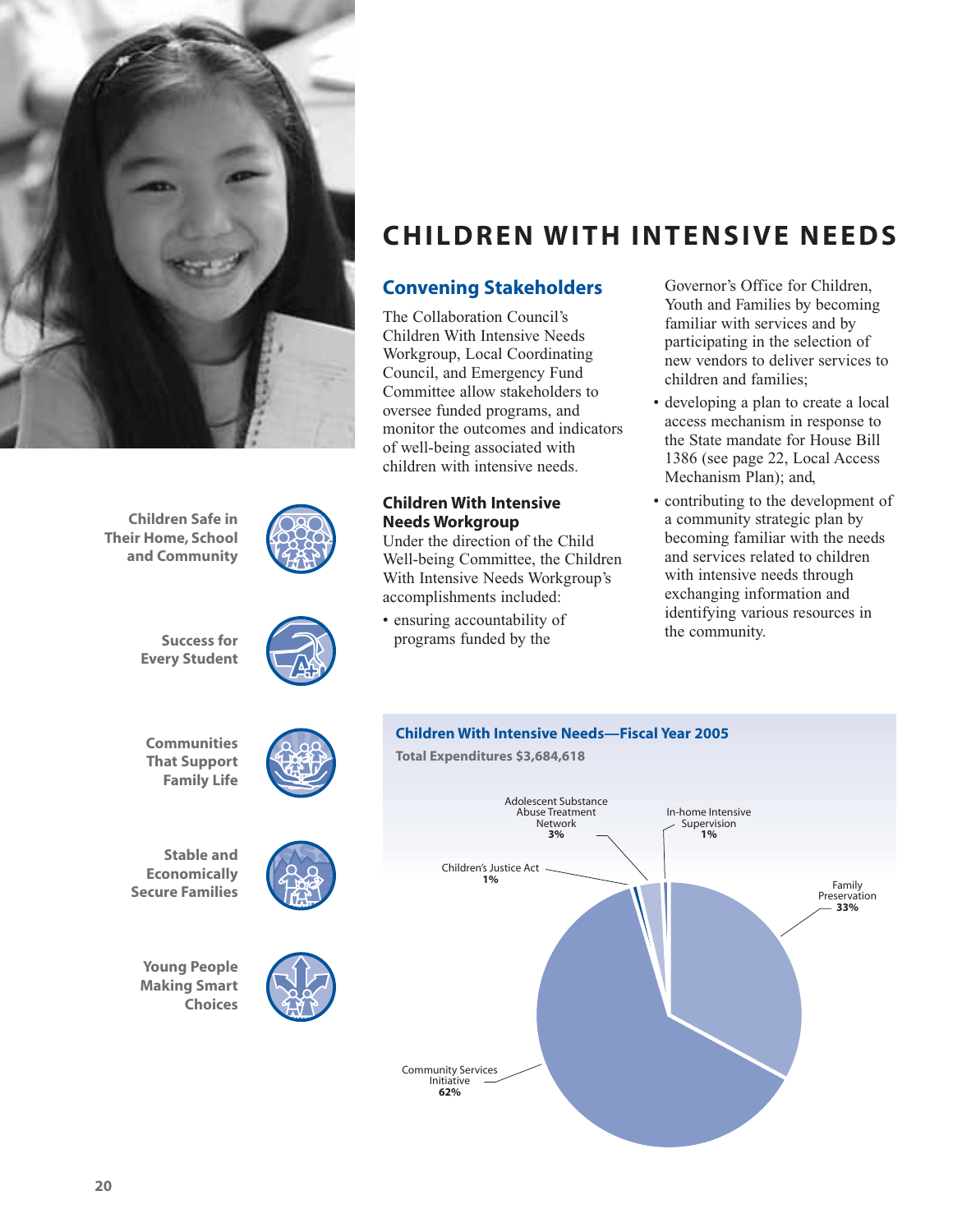# <span id="page-22-0"></span>**Local Coordinating Council (LCC)**

Supported by the Collaboration Council, the LCC is a state created interagency entity consisting of all the child-serving agencies and a family advocate. The LCC is a vehicle that refers children to the Community Services Initiative, a wraparound approach to comprehensive community based services for children with intensive needs. It also monitors out-of-home and out-of-state placements with a clear goal of trying to maintain children in the least restrictive level of care possible.

### **Montgomery County Local Coordinating Council**

Teresa Bennett and Barbara Sobol *Montgomery County Department of Health and Human Services Mental Health Core Service Agency*

Juliana Fernandez *Developmental Disabilities Administration Regional Office-Southern Maryland*

James Mable *Montgomery County Department of Health and Human Services Child Welfare Services*

Doug Powell *Department of Juvenile Services*

Celia Serkin and Denise Fay-Guthrie *Montgomery County Federation of Families for Children's Mental Health*

Rita Sheare *Montgomery County Public Schools*

**Collaboration Council Staff Support:** Kiran Dixit, *Chair* Kathy Boland, *LCC Coordinator*

### **Children With Intensive Needs Workgroup**

**Workgroup Chairs:** David T. Jones *Core Service Agency Representative Board, Collaboration Council*

Debbie Van Brunt *Parent Representative Board, Collaboration Council*

**Members:** Teresa Bennett *Montgomery County Department of Health and Human Services Mental Health Core Service Agency*

Claudia Remington Conroy *Mediator/Attorney/CASA Volunteer*

Jenny Crawford *Project Director, Community Kids*

David Cross *Autism Waiver Coordinator Montgomery County Public Schools*

Francha Davis *Executive Director CASA of Montgomery County*

Ann Dodelin *Vice President, Adventist Health Care*

Denise Fay-Guthrie *Montgomery County Federation of Families for Children's Mental Health*

Paul Homon *Social Worker Montgomery County Public Schools*

Susan Ingram *Executive Director Community Support Services*

Diana Jamieson *Team Leader John L. Gildner Regional Institute for Children and Adolescents (JLG, RICA)*

Madeline Jones *Montgomery County Juvenile Court*

Shawn Lattanzio *Program Specialist, Montgomery County Department of Health and Human Services Aging and Disability Services*

Jill Lyons *Community Advocate Autism Waiver Service Provider* Jason Martin *Program Coordinator Hearts and Homes for Youth*

Monica Martin *Director, GUIDE Program, Inc.*

Amy Morantes *Social Worker Montgomery County Department of Health and Human Services Child Welfare Services*

Douglas Powell *Department of Juvenile Services*

Bynia Reed *Therapist, Reginald S. Lourie Center*

Debbie Riley *Executive Director Center for Adoption Support and Education*

Ron Rivlin *Manager Montgomery County Department of Health and Human Services Juvenile Justice Services*

Marcie Roth *Chair,Montgomery County Parent's Coalition*

Pamela Saunders *Montgomery County Department of Health and Human Services Child Welfare Services*

Celia Serkin *Executive Director Montgomery County Federation of Families for Children's Mental Health*

Cynthia Ruiz/Dennis Nial *Resource Coordinator/Assistant Area Director Department of Juvenile Services*

**Collaboration Council Staff Support:** Kathy Lally, *Executive Director* Carol Walsh, *Senior Associate* Kiran Dixit, *Senior Associate*

Cheryl Lynn Jenkins, *Project Coordinator* Patricia Arriaza, *Program Monitor*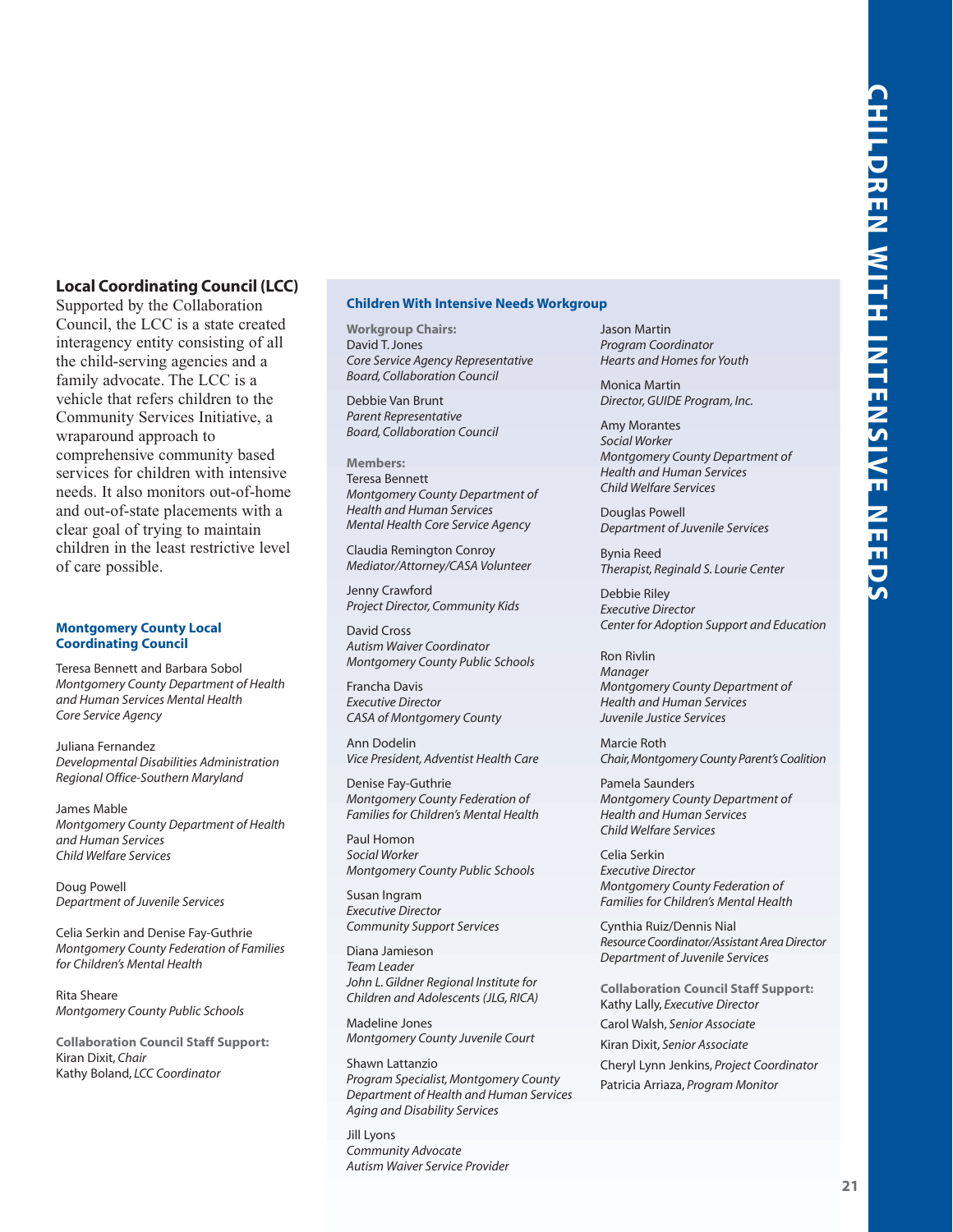# <span id="page-23-0"></span>**CHILDREN WITH INTENSIVE NEEDS**



### **Examples of Emergency Fund Resources to Families Included:**

Chair lift for home for disabled child Child Care Summer Camp Respite Prescriptions Rent to prevent eviction Voice activated cell phone for child with Muscular Dystrophy

Small home modifications

# **Emergency Fund Committee**

The Emergency Fund Committee is an interagency body with representation from all of the public child-serving agencies that reviews and provides one-time only emergency resources to a family. The fund makes a concerted effort to provide emergency resources for those children with disabilities in the child welfare system. The committee has made a commitment to exhaust already existing agency resources before utilizing this Emergency Fund.

# **Overview: Local Access Mechanism Plan for Services for Children With Intensive Needs**

Directed by the Governor's Office for Children, Youth and Families the Collaboration Council led a process to develop a Local Access Mechanism Plan for services for children with intensive needs. This plan aims to create more understanding and linkages between the child serving systems—both public and private about what services exist and also create a place for those families who cannot access services because they do not qualify for Medicaid or their child does not meet the strict eligibility criteria of the programs available. Next steps include working with the new Governor's Office for Children to identify resources to implement this plan.

# **Funding Direct Services**

Initiatives and programs are strategically funded through the Collaboration Council based on local planning, using demographic and needs assessment data, with collaborative partners.

# **Community Services Initiative (CSI)**

**Program Goals and Activities:** CSI (formerly known as System Reform Initiative and Return/Diversion) provides alternative services to a child who otherwise would require placement in a residential treatment center or similar program. The children in the program have developmental delays and/or serious emotional disturbance and require intensive services. One of the primary goals of the program is to keep the child in the least restrictive level of care possible.

Each child in the program has a plan of care that is parent-driven and tailored to the child's individual needs. The plan includes a wide variety of supportive services (see box) in residential, community and

# **CSI Services May Include:**

- **•** therapy for child and family;
- **•** in-home wraparound services including in-home behavioral aides and other in-home staff assistance;
- **•** respite care; **•** special recreational services;
- **•** special equipment and physical modifications to residence and vehicles;
- **•** placement in a group home or other residential program; and,
- **•** therapeutic or family foster care.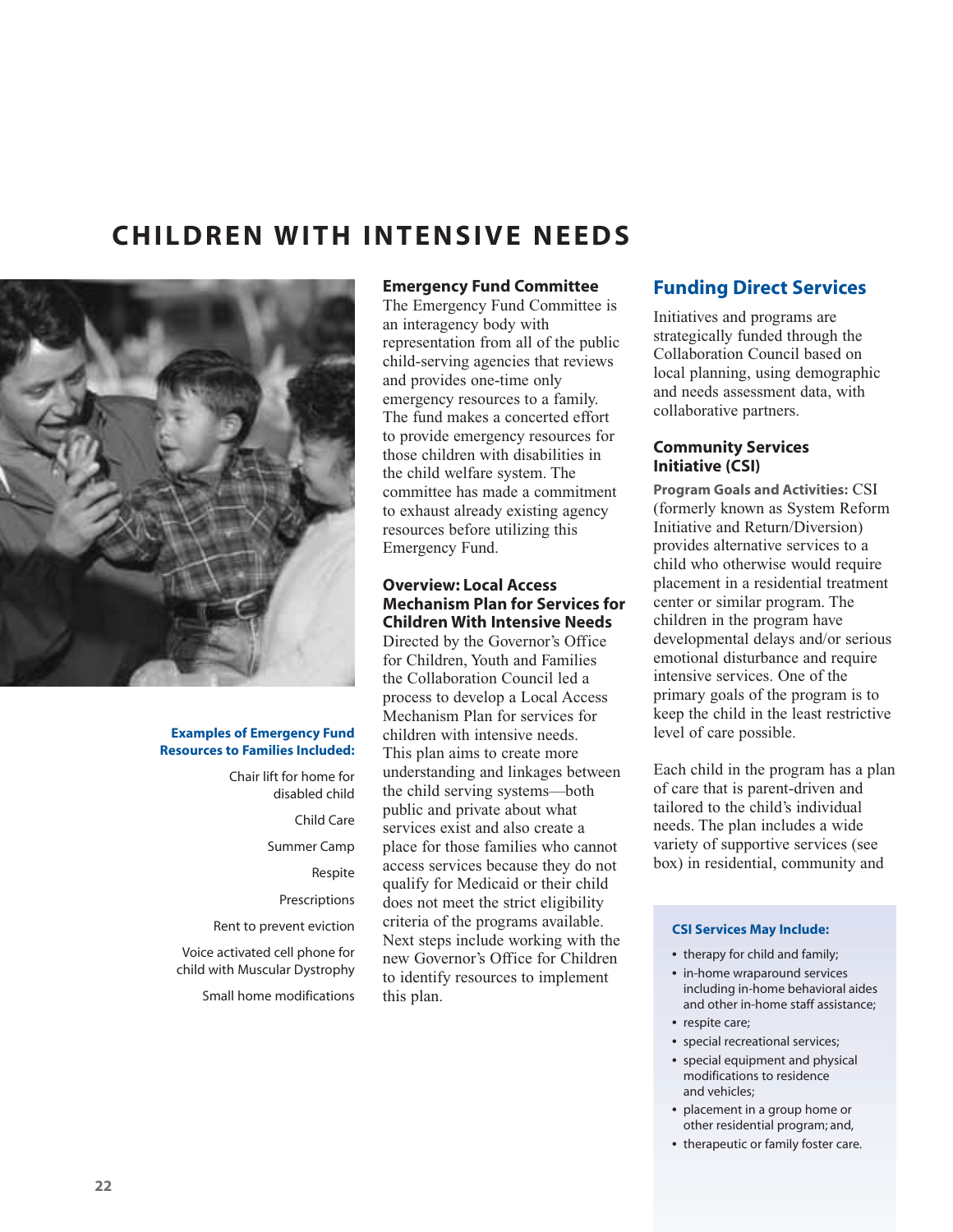<span id="page-24-0"></span>home settings. Comprehensive care coordination and case management is a key element of the service. CSI services are intended to supplement services to which a child may be eligible through other agencies.

**Outcomes:** Children Safe in Their Home, School and Community; Success for Every Student; Communities that Support Family Life; Stable and Economically Secure Families

**Funding:** \$2,318,440 from the Governor's Subcabinet Fund

# **Program Measures**

- 44 youth were served
- 37 youth maintained in the least restrictive environment, preventing out-of-home placement

# CSI PROVIDERS

- **•** Benedictine School for Exceptional Children
- **•** Capital City Nurses
- **•** Change Health Systems, Inc.
- **•** Community Support Services, Inc.
- **•** David Band, MD
- **•** Esther Rosen-Bernays
- **•** Grafton School
- **•** The Institute for Family Centered Services, Inc.
- **•** Jarvis and Associates, Inc.
- **•** Lance Clawson, MD
- **•** Michelle Hollander, PsyD
- **•** Montgomery County Department of Health and Human Services, Children, Youth and Families Services
- **•** Pride Youth Services
- **•** REM Maryland
- **•** Sabine Himmelfarb, PhD

*\*Other providers are involved, but for purposes of this report only those with formal contracts with the Collaboration Council are listed.*

*Without CSI, many of these children would be in Residential Treatment Centers (RTCs) and far away from their home and community. If we use the average cost of RTCs of \$120,000 per year per youth for the 37 youth who have been maintained in their homes, the total cost of care had these children been in residential placement would have been \$4,440,000. With the flexible resources from the Subcabinet Fund, the Collaboration Council and its partners were able to serve these children with a cost savings of \$2,121,560.*

# **Family Preservation**

**Program Goals and Activities:** To prevent or reduce the out-of-home placements of children at imminent risk of abuse or neglect with an intensive six-month intervention effort by providing services for families in their homes and community and by linking families with community resources.

**Outcomes:** Children Safe in Their Home, School and Community; Stable and Economically Secure Families

**Providers:** Montgomery County Department of Health and Human Services, Children, Youth and Family Services

**Funding:** \$1,211,808 from the Governor's Subcabinet Fund

# **Program Measures**

- 110 families were served
- There was a decrease in the percentage of children with mild to serious problems from intake to termination across all domains (environment, child well being, family interactions and family safety).
- 24.5 percent of families showed an improvement in Environment
- 40.8 percent of families showed an improvement in Family Interactions
- 35.7 percent of families showed an improvement in Child Well-being
- 25.5 percent of families showed an improvement in Parental Capabilities
- 35.7 percent of families showed an improvement in Family Safety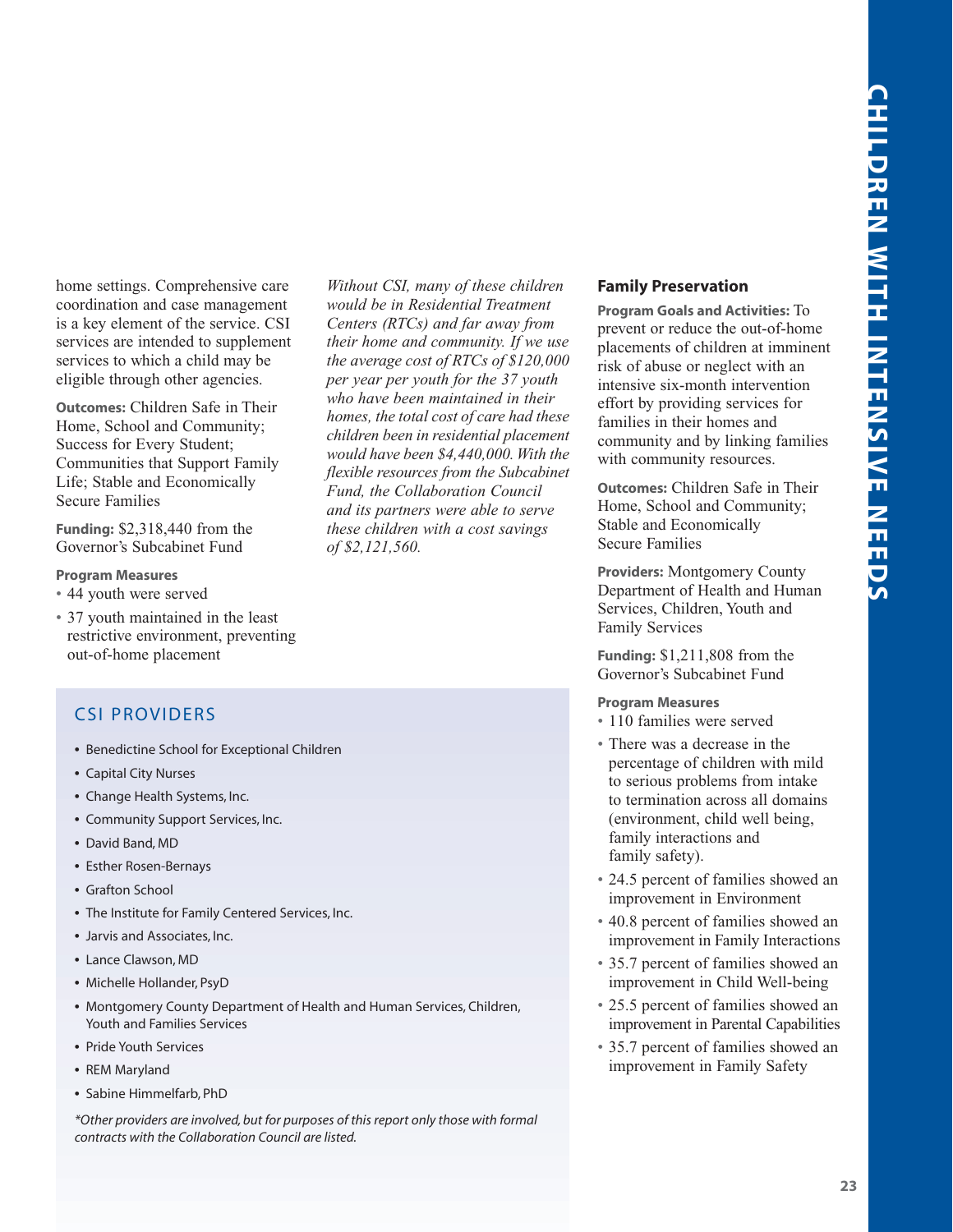# <span id="page-25-0"></span>**CHILDREN WITH INTENSIVE NEEDS**



# **In-home Intensive Supervision**

**Program Goals and Activities:** To provide intensive community supervision for adjudicated youth ages 13 to 17 years old as an alternative to residential placement through in-home/in-school individual interventions by a professional youth worker at least four to six days a week for a minimum of four months; develop decision making competencies through teen empowerment and job readiness group sessions; provide alcohol and drug monitoring, parent support and training sessions, crisis intervention; ensure community protection through curfew monitoring; and provide case management services to enable collaboration with other services and agencies. Referrals for the program are from the Department of Juvenile Services.

**Outcomes:** Children Safe in Their Home, School and Community

**Provider:** Bureau of Rehabilitation, Inc.

**Funding:** \$31,007 from the Governor's Office of Crime Control and Prevention

# **Performance Measures**

- 67 youth were served: 32 African American, 22 Hispanic, 9 White, 4 Asian
- 2,450 daily contacts, 10,893 curfew contacts and 961 contacts with parents and schools to ensure youth are actively enrolled in school and/or seeking a GED
- 48 life/social skills group sessions were conducted for youth, focusing on topics such as anger management, life management, job

readiness, coping skills, goal planning and drug education

- 86 parents participated in the parent networking sessions focused on topics such as modeling as parents, anger management and preventing criminal behavior in children
- 50 percent of the youth successfully completed the program
- 92 percent of the youth, at the end of the fourth quarter, had no further involvement with DJS and did not relapse during the reporting period

# **Adolescent Substance Abuse Treatment Network**

**Program Goals and Activities:** To deliver services to substance abusing youth in specific regions of the County who are primarily referred by the Montgomery County Department of Health and Human Services after an assessment via Substance Abuse Screening for Children and Adolescents at the Juvenile Assessment Center. Thirdparty fees were collected. Second Genesis provided substance abuse treatment, peer groups, drug abuse education, and family relapse prevention and continuing care. Suburban Hospital provided counseling, education and guidance for adolescents and their families who were experiencing substance abuse problems.

**Outcomes:** Young People Making Smart Choices; Success for Every Student; Healthy Children

**Providers:** Private providers, Second Genesis and Suburban Hospital, who have subcontracts with the Montgomery County Department of Health and Human Services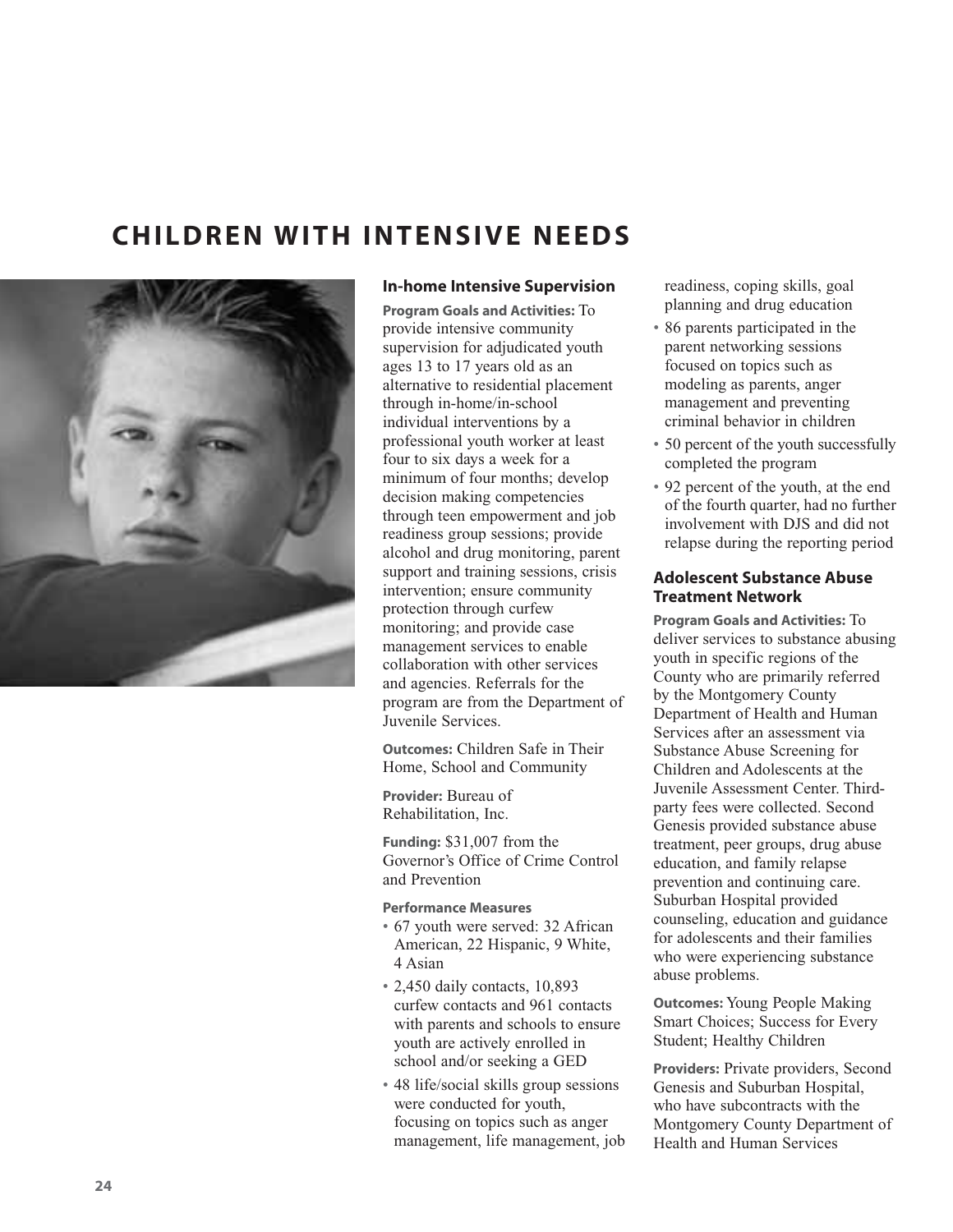<span id="page-26-0"></span>**Funding:** \$104,218 from the Governor's Office of Crime Control and Prevention

# **Performance Measures**

*Second Genesis*

- 72 youth were served
	- 44 percent completed the program
	- 55 percent were unsuccessful in completing the program due to client leaving before completing the program, terminating due to non-compliance or incarceration
- Second Genesis administered a satisfaction survey
- 88 percent of youth were satisfied with the admission process
- 100 percent of youth reported that staff treated them with respect
- 94 percent of youth reported that treatment had been helpful

# *Suburban Hospital*

- 101 youth were served through weekly group therapy, multifamily group, individual treatment planning and urinalysis
- 152 youth who briefly experimented with alcohol and drugs received the Drug Abuse Education program to educate them about the consequences of substance abuse
- 84 males and 17 females were served
- 22 percent of the youth successfully completed the program

# **Children's Justice Act**

**Program Goals and Activities:** To establish a tracking database for the Montgomery County's Child Assessment Center (CAC) for the improvement of the handling of child maltreatment through a better understanding of the population served, what services are needed, and how cases are managed.

**Outcomes:** Children Safe in Their Home, School and Community

**Provider:** Primary Care Coalition of Montgomery County, MD, Inc.

**Funding:** \$19,145 of federal funds distributed by the Governor's Office for Children, Youth and Families. The funding is extended through FY06 to complete the database and reporting capabilities.

# **Performance Measures**

- The CAC was selected as a pilot site for the use of the *NCAtrak* system, a web-based tracking system developed by the National Children's Alliance for the purpose of tracking case specific information.
- All children who have been the subject of Multi-Disciplinary Team meetings with police, prosecutors and child welfare services since January 2005 have been entered in the database.
- Data on over 250 children who have received services from the CAC physician, mental health screener, mental health therapist, or family advocate (victim assistance specialist) between January 1 and June 30 of 2005 have been collected.

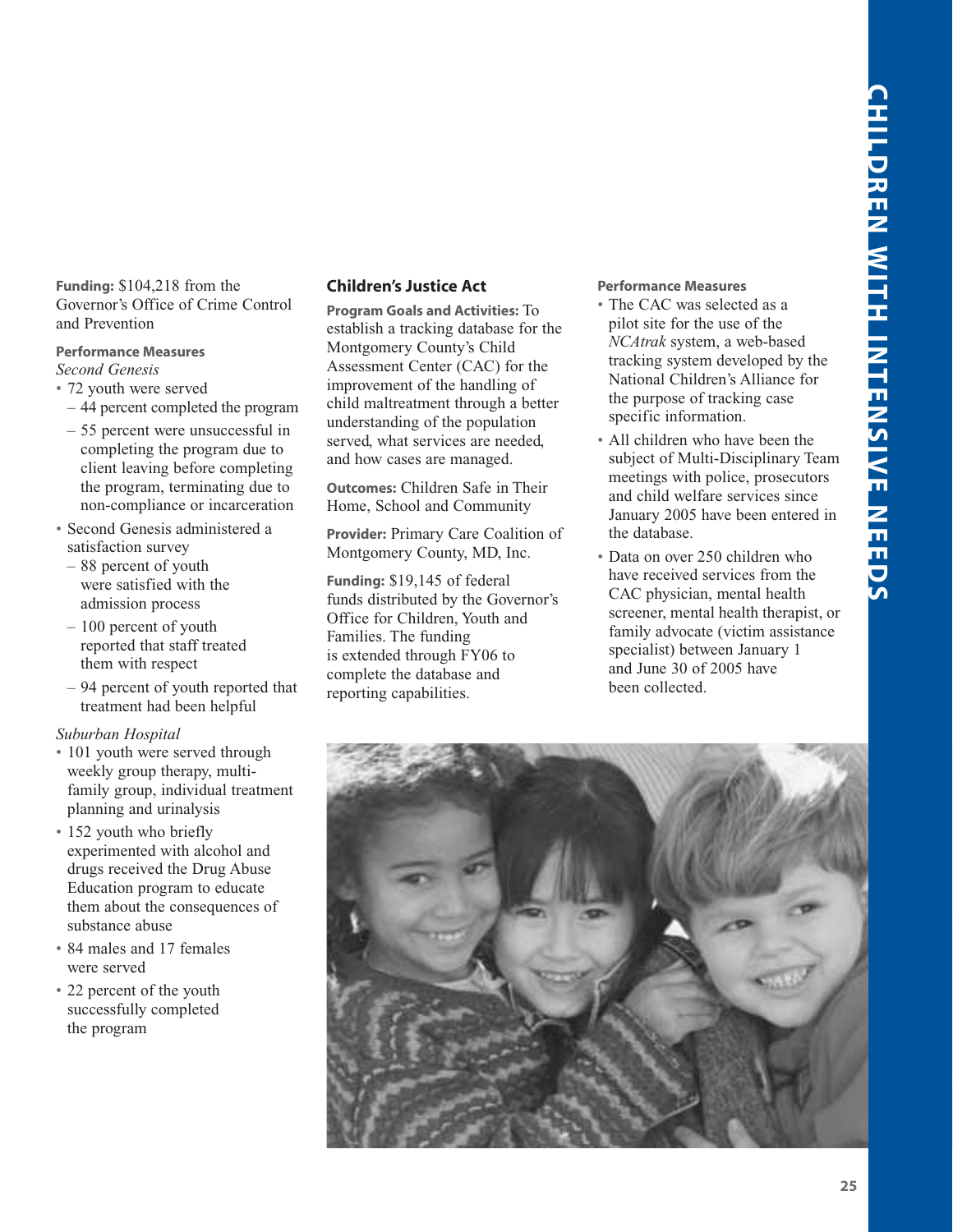# <span id="page-27-0"></span>**INCOME STATEMENT**



For a copy of our complete audited financial report for fiscal year 2005, please contact our office at 301-610-0147.

PROGRAM

**Total Expenditures \$6,384,212**

AREAS

**Fiscal Year 2005**

# STATEMENT OF ACTIVITIES

**Unaudited (In Whole Dollar)**

| <b>Revenues</b>                                                    |             |
|--------------------------------------------------------------------|-------------|
| Governor's Office for Children, Youth and Families/Subcabinet Fund | \$5,605,862 |
| Governor's Office for Crime Control and Prevention                 | \$635,837   |
| Other Revenue                                                      | \$155,274   |
| <b>Total Revenues</b>                                              | \$6,396,973 |
|                                                                    |             |
| <b>Expenses</b>                                                    |             |
| Program Services                                                   |             |
| Early Childhood                                                    | \$558,263   |
| Youth Development                                                  | \$1,163,781 |
| Children with Intensive Needs                                      | \$3,684,618 |
| Service Capacity Building                                          | \$267,557   |
| Subtotal Program Services                                          | \$5,674,219 |
| Management and General                                             | \$709,993   |
| <b>Total Expenses</b>                                              | \$6,384,212 |
|                                                                    |             |

**Increase (Decrease) in Net Assets 12,761** 

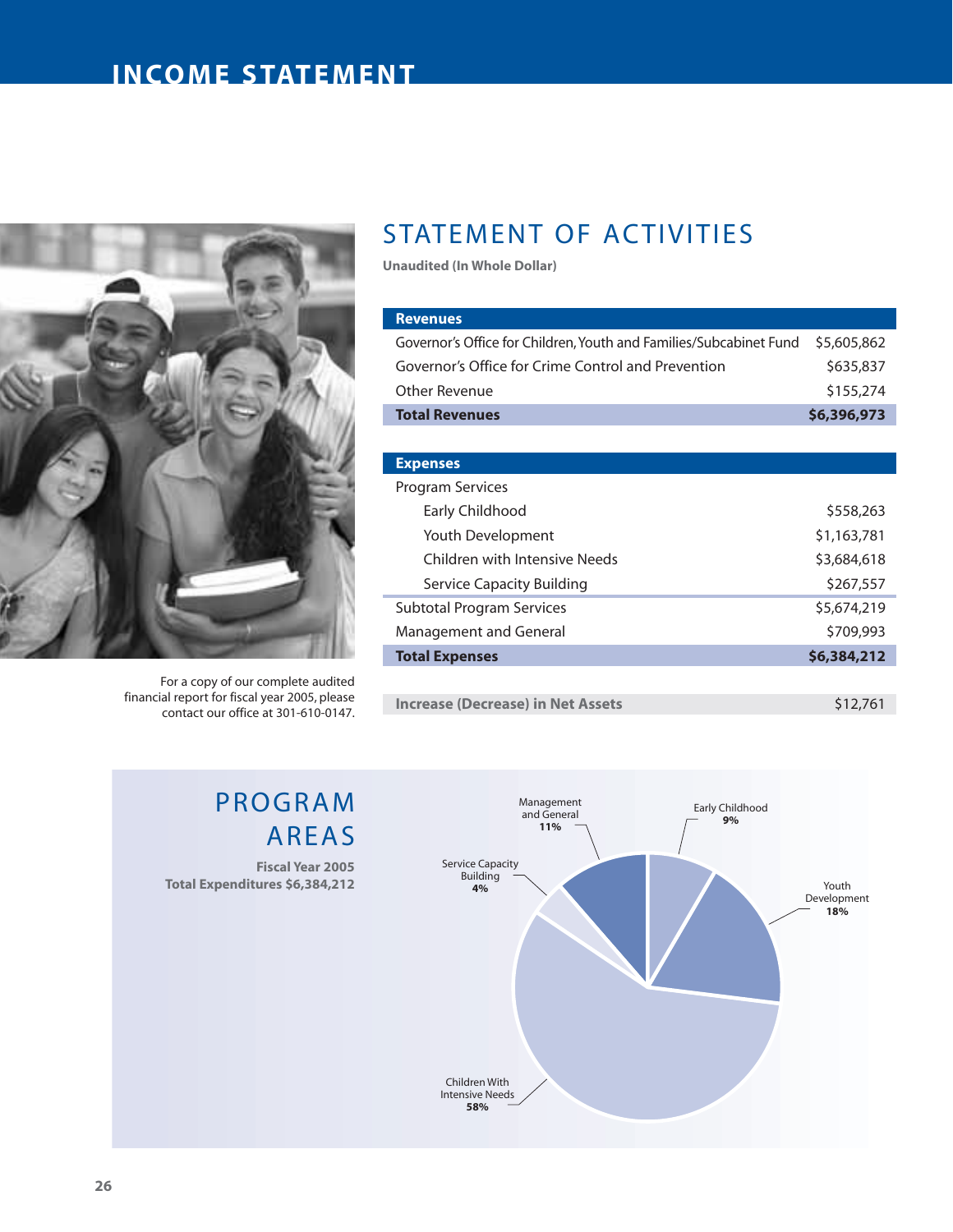